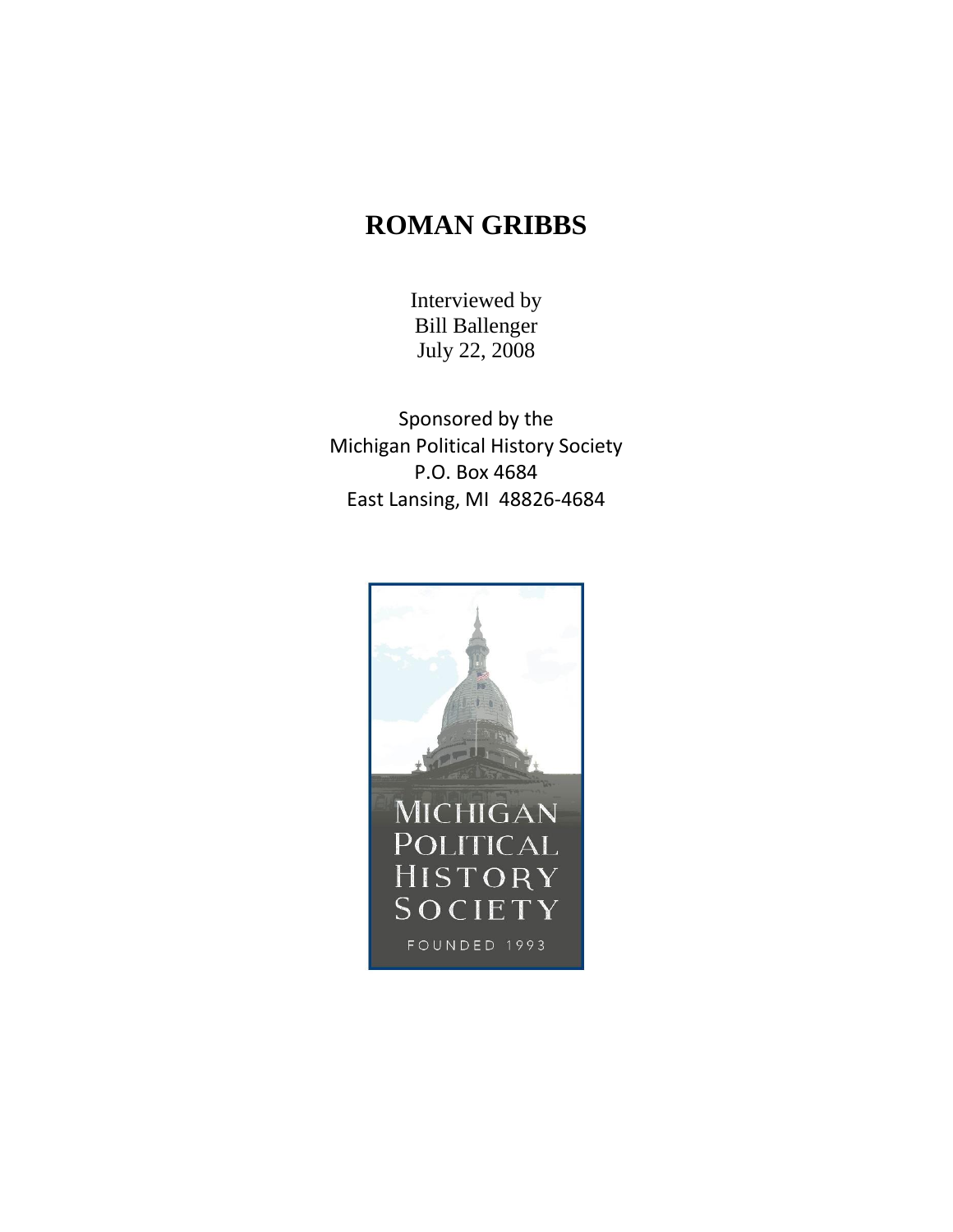Bill Ballenger: This interview is part of the James J. Blanchard Living Library of Michigan Political History. Bill Ballenger: Mayor Gribbs, Judge Gribbs. It is a great pleasure to have you here today for this interview for the Michigan Political History Society. You are identified very strongly with the city of Detroit, and yet I'm not sure that's where you were born and brought up. Or is it? Roman Gribbs: I was born in Detroit, but when I was about three-years-old my parents bought a farm in the Thumb Area, about 60 miles north of Detroit and about a mile from a little burg called Riley Center. That was in the early '30's, but then they lost that farm in the Depression, I remember I was about five or six-years-old. Went back to Detroit for a couple years, and then dad was rehired, Ford took him back, re-hired him, and then they bought a second farm. So I really grew up on the farm. Bill Ballenger: So the second farm was up near Capac? Roman Gribbs: It was between Capac and Emmett, yes. Three miles from Emmett and seven miles from Capac, and so I went to Capac High School, graduated from Capac High School. Bill Ballenger: Were you a good student? Roman Gribbs: I was a good student, yeah. Bill Ballenger: You were a good student? Roman Gribbs: I was number two of the class, yeah. Bill Ballenger: You were a salutatorian? Roman Gribbs: Yes, correct. Yeah. The young lady that was number one, she had all A's. I didn't quite make that. Bill Ballenger: That's a tough standard to match. Roman Gribbs: Yeah. Bill Ballenger: Okay, so you're through Capac High School, what do you remember about life on the farm? Did it have any impact on your later life, after you got back into law school and went to Detroit? Did your memories of the farm have any bearing on what you thought about things or what you did later, or not? Roman Gribbs: Well, what you learned on a farm, particularly if you're a poor farmer, and my dad worked in the foundry in Detroit all the time that we lived on the farm. During the summers we'd get a hired man to help us in the crops, but my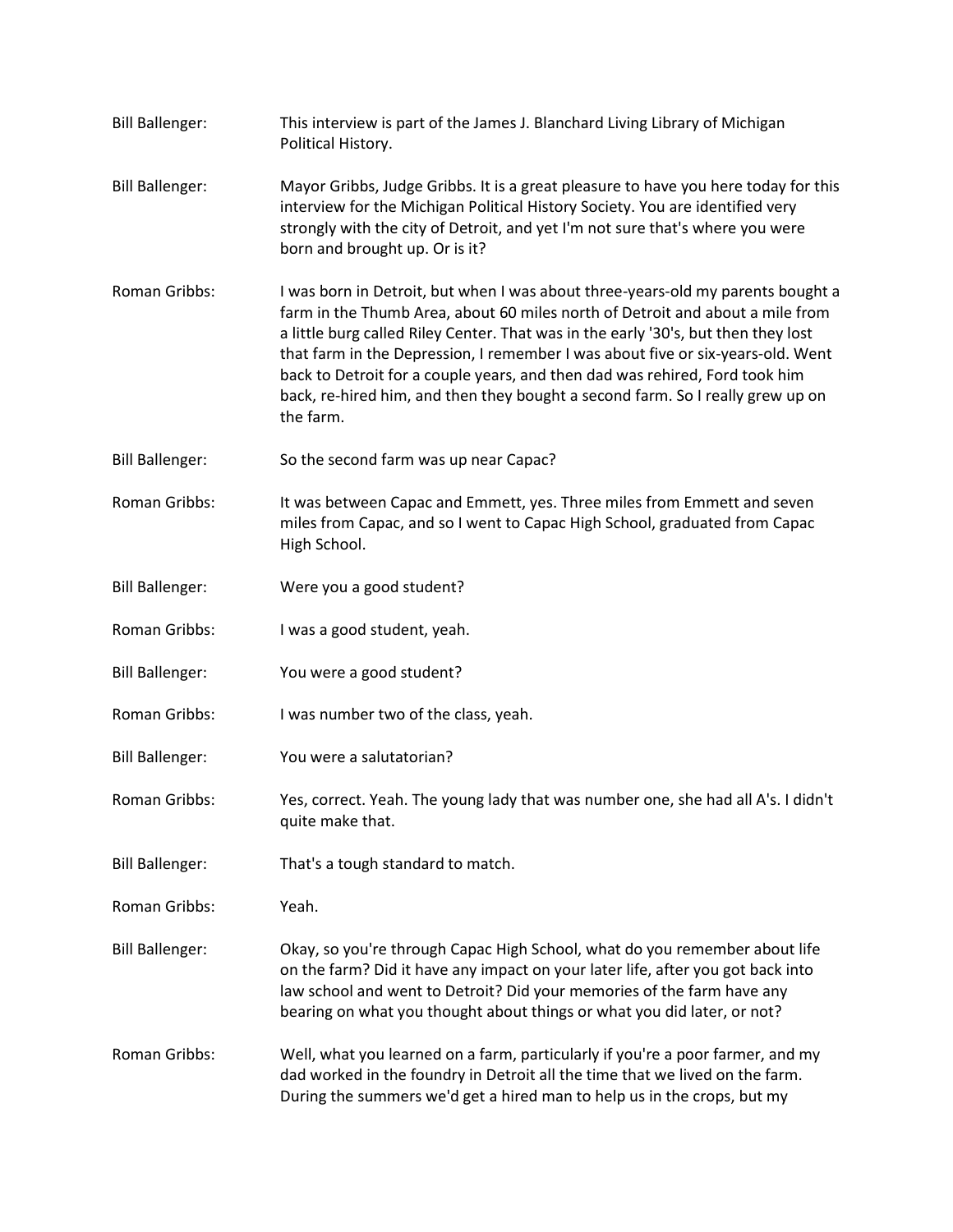brother and I, who was two years older, when we got into our early teens, we were able to do most of the work. Milk the cows ... We started with horses.

- Roman Gribbs: There's ... you learn to make do and you learn to organize, and you learn to repair machinery because you have to-
- Bill Ballenger: And you have to be resourceful.
- Roman Gribbs: That's the word. And so, you learn that.
- Bill Ballenger: Were there just the two children?
- Roman Gribbs: Just the two. I had to earlier brothers but they died at a young age, and so my brother Joe and I were the two that remained, and he was two years older.
- Bill Ballenger: One thing that's interesting, your name Gribbs. Now, a lot of people wonder what kind of a name is that? And actually, I think you have a fascinating story, and that is, I think Gribbs is an Anglicization, or an Americanization of a Polish name that is actually shorter. Right? Five letter versus six? What is it?
- Roman Gribbs: Yes. Yeah. G-R-Z-Y-B.
- Bill Ballenger: Now how do you pronounce that in Polish?
- Roman Gribbs: We used to pronounce it "Grib", the "Z" being silent. Like G-R-Y-B. And my brother went into the seminary and he Anglicized it to Gribbs. We said Gribbs, and we took that spelling, and later on I did the same thing.
- Bill Ballenger: When you were growing up, was your name Gribbs then, or was it the Polish version?
- Roman Gribbs: No, it was the Polish version. G-R-Z-Y-B.
- Bill Ballenger: It was the Polish version when you were at Capac.
- Roman Gribbs: Right, right.
- Bill Ballenger: Wow. Did your parents come over from Poland, or grandparents, or what?
- Roman Gribbs: Both of my parents immigrated from Poland, but separately. They didn't know each other. My dad came here to Detroit and joined his brother who was here in Detroit. My mother was brought over by my dad, he took a ship across, it took her a week to get to the United States, and she was about 13, 14-years-old. Dad was 16. Well in Poland, Poland was under the auspices of the Hungarian ... Austrian/Hungarian Empire, Franz Joseph was the Emperor. He learned to become a blacksmith, and it was in that service for about a year, he must have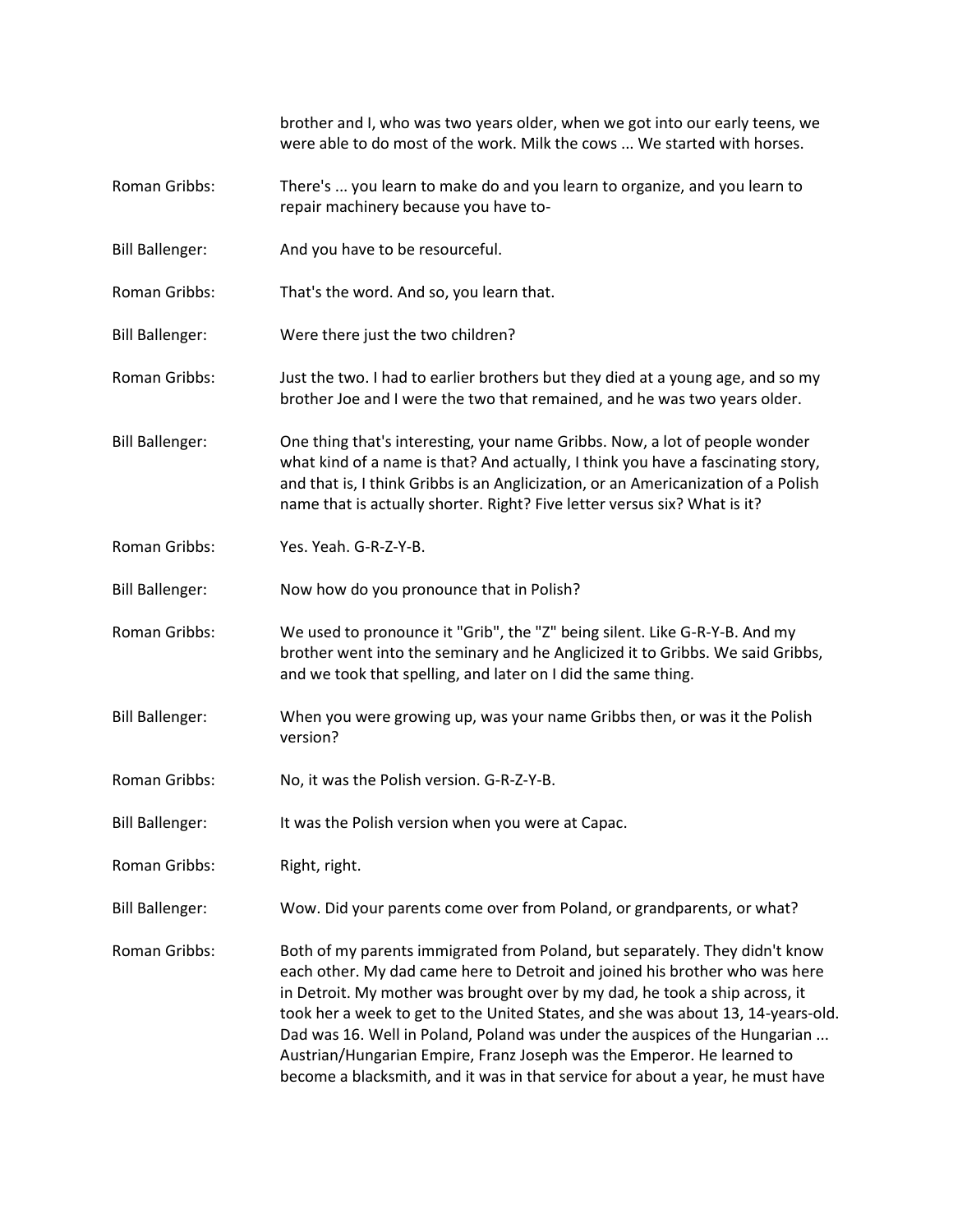|                        | been 14 or 15, and they said, "Oh, go home for awhile. We'll call you when we<br>need you."                                                                                                                                                                                                                                                                                                                                                                                                                                                                                                                                                                                                                                                                                                                                                                      |
|------------------------|------------------------------------------------------------------------------------------------------------------------------------------------------------------------------------------------------------------------------------------------------------------------------------------------------------------------------------------------------------------------------------------------------------------------------------------------------------------------------------------------------------------------------------------------------------------------------------------------------------------------------------------------------------------------------------------------------------------------------------------------------------------------------------------------------------------------------------------------------------------|
| Roman Gribbs:          | Well his buddies  people said, "Go someplace because there's gonna be<br>another war." This is about the 1914, '15. So he came to the United States, he<br>came to Detroit, and my mother came to Detroit separately. They met here and<br>married, and I'm the fortunate one to be the beneficiary of their venture.                                                                                                                                                                                                                                                                                                                                                                                                                                                                                                                                            |
| <b>Bill Ballenger:</b> | Was there a substantial Polish American community in the Detroit area at that<br>time?                                                                                                                                                                                                                                                                                                                                                                                                                                                                                                                                                                                                                                                                                                                                                                           |
| Roman Gribbs:          | Oh, very much so. Yes, yeah. As a matter of fact, we were at St. Hedwig Parish, it<br>was all Polish, Polish Americans, the Holy Redeemer, all of that area, Michigan<br>Junction area, there's huge Polish community. Polish food, sausages, groceries<br>and all that. Yeah.                                                                                                                                                                                                                                                                                                                                                                                                                                                                                                                                                                                   |
| <b>Bill Ballenger:</b> | Wow. So you're out of Capac High School, then what happens? World War II,<br>what?                                                                                                                                                                                                                                                                                                                                                                                                                                                                                                                                                                                                                                                                                                                                                                               |
| Roman Gribbs:          | Well, the war was winding down. My brother by that time had gone to the<br>seminary, and I was the one that was left to work the farm with my dad, and my<br>dad and mom said, "Stick with us, this is your farm." I decided I did not wanna<br>be a farmer. I had really enrolled to go to the service, but because I was one<br>keeping the farm going. So we had a tractor by then, a small one, but instead of<br>farming, we had a hundred acres, but we always sharecropped with the<br>neighbors so we were farming about 200 acres, which allowed us to make some<br>money and allowed my parents to finally pay off the mortgage and own the<br>farm. But I decided to go into service, and I enlisted and had to wait until the<br>crops were in, and by that time the war had ended. I went there for 18 months,<br>and had all the veterans benefit. |
| <b>Bill Ballenger:</b> | Where did you go?                                                                                                                                                                                                                                                                                                                                                                                                                                                                                                                                                                                                                                                                                                                                                                                                                                                |
| Roman Gribbs:          | I went to Fort Dix for basic training.                                                                                                                                                                                                                                                                                                                                                                                                                                                                                                                                                                                                                                                                                                                                                                                                                           |
| <b>Bill Ballenger:</b> | New Jersey.                                                                                                                                                                                                                                                                                                                                                                                                                                                                                                                                                                                                                                                                                                                                                                                                                                                      |
| Roman Gribbs:          | Then I went to the military academy. I thought then I'd want to be a policeman.<br>The military police commander came to Fort Dix and interviewed and select a<br>half a dozen, I was one of those, to go to West Point, to the military academy.                                                                                                                                                                                                                                                                                                                                                                                                                                                                                                                                                                                                                |
| <b>Bill Ballenger:</b> | Wow.                                                                                                                                                                                                                                                                                                                                                                                                                                                                                                                                                                                                                                                                                                                                                                                                                                                             |
| Roman Gribbs:          | Now they have a regular post there, and a police detachment that controls the<br>gates and the traffic, football or otherwise. We had really nothing, literally, to<br>do with the cadets, they had their own squared-in area. But there were teachers<br>living there and there was a cook car, and MP car, and ordinance car, and so for                                                                                                                                                                                                                                                                                                                                                                                                                                                                                                                       |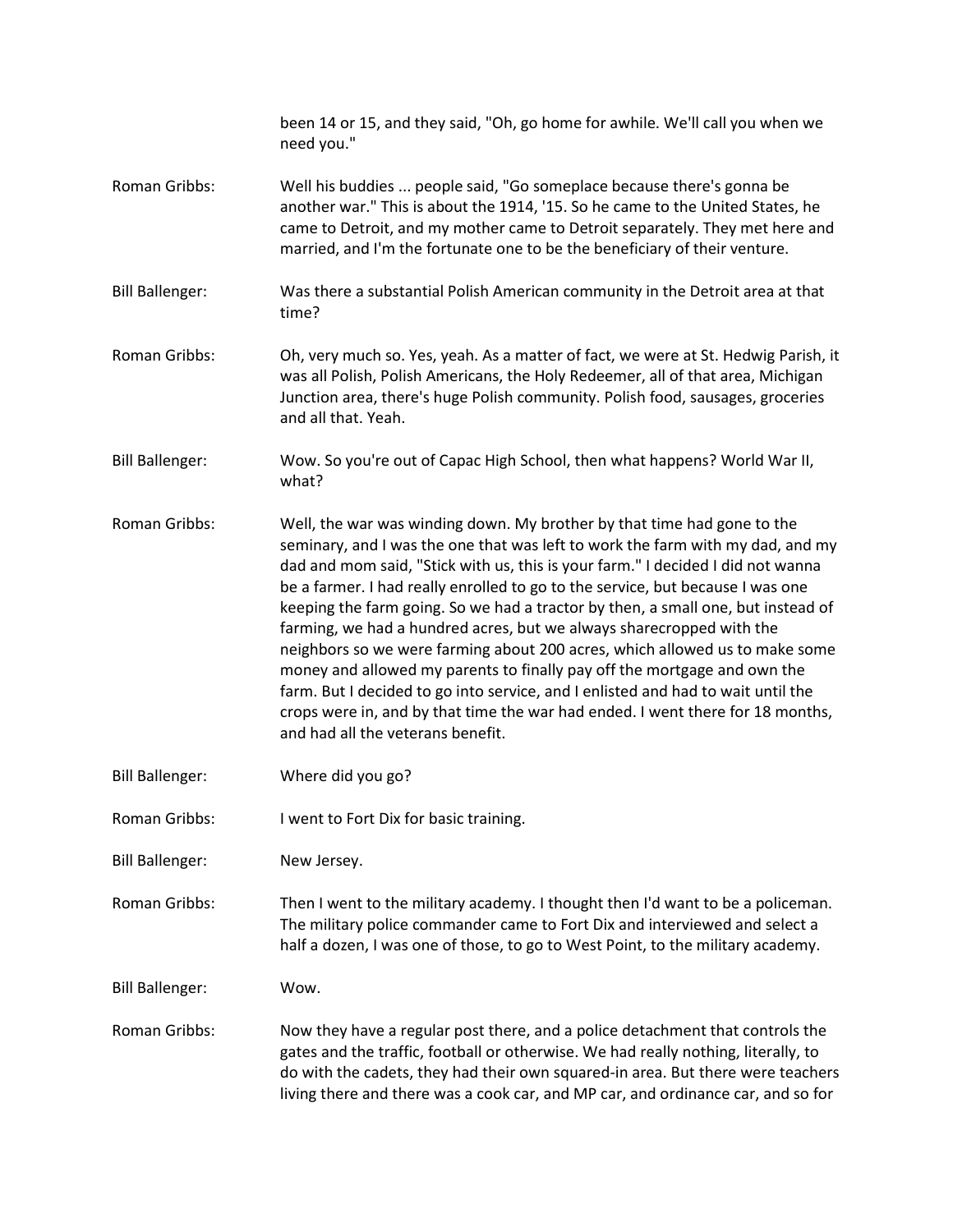running the post, and I became a Buck Sargent during that year and a half. Came out, went to the University of Detroit.

- Bill Ballenger: This is around 1948 at this point?
- Roman Gribbs: Correct. I started in '48.
- Bill Ballenger: And so, you started at the University of Detroit as an undergraduate.
- Roman Gribbs: Correct.
- Bill Ballenger: Did you have in mind then you were gonna continue on and go into law enforcement, or did you wanna be a lawyer at that point, or what did you think?
- Roman Gribbs: God bless my brother Joe, I didn't even want to go to college. It was after the war, lots of money. You could get jobs and make good money, but Joe insisted. "Look, you got the G.I. Bill, you don't have to worry about it, it'll pay for three years. Try it." Well I decided to try it, and I did well academically. It gave me the confidence so I initially I thought merchandising or marketing, 'cause I was a salesman for People's Outfitting Company, a retail outfit in downtown Detroit, on a part time basis. Then I found out, no, I think I'll do something more substantial. Went into accounting but that was too quiet. I wanted to go to the people area, and medicine didn't appeal to me so I considered law. And at that time, we were able to, if I did well academically,. The first three years I got all my basic courses in and my first year in law school would be my fourth year for the undergrad. So I got two degrees in six years instead of seven.
- Bill Ballenger: I gotcha.
- Roman Gribbs: They gave me that fourth year. First year in law school's the fourth year, so I have a BS, Bachelor of Science, in Accounting and Economics and in law school.
- Bill Ballenger: Wow. It's like 1954 at this point?
- Roman Gribbs: Exactly.
- Bill Ballenger: You're outta law school and you've got these degrees, so then what happens?
- Roman Gribbs: Then I wanted trial work. One of the teachers was, at the U.D., was Joe Rashid, who was Chief Trial Attorney for the Prosecutor's Office, he taught Criminal Law. He said, "Why don't you come join the Prosecutor's Office and get some experience?" And I did that. I liked it so much and I was given so many challenges that I ultimately stayed almost eight years. I wanted to stay two or three years, but then they'd promote me and give me big conspiracy cases, and the challenges, It really was a good life, I learned a lot. That's the way to learn law, every day in court.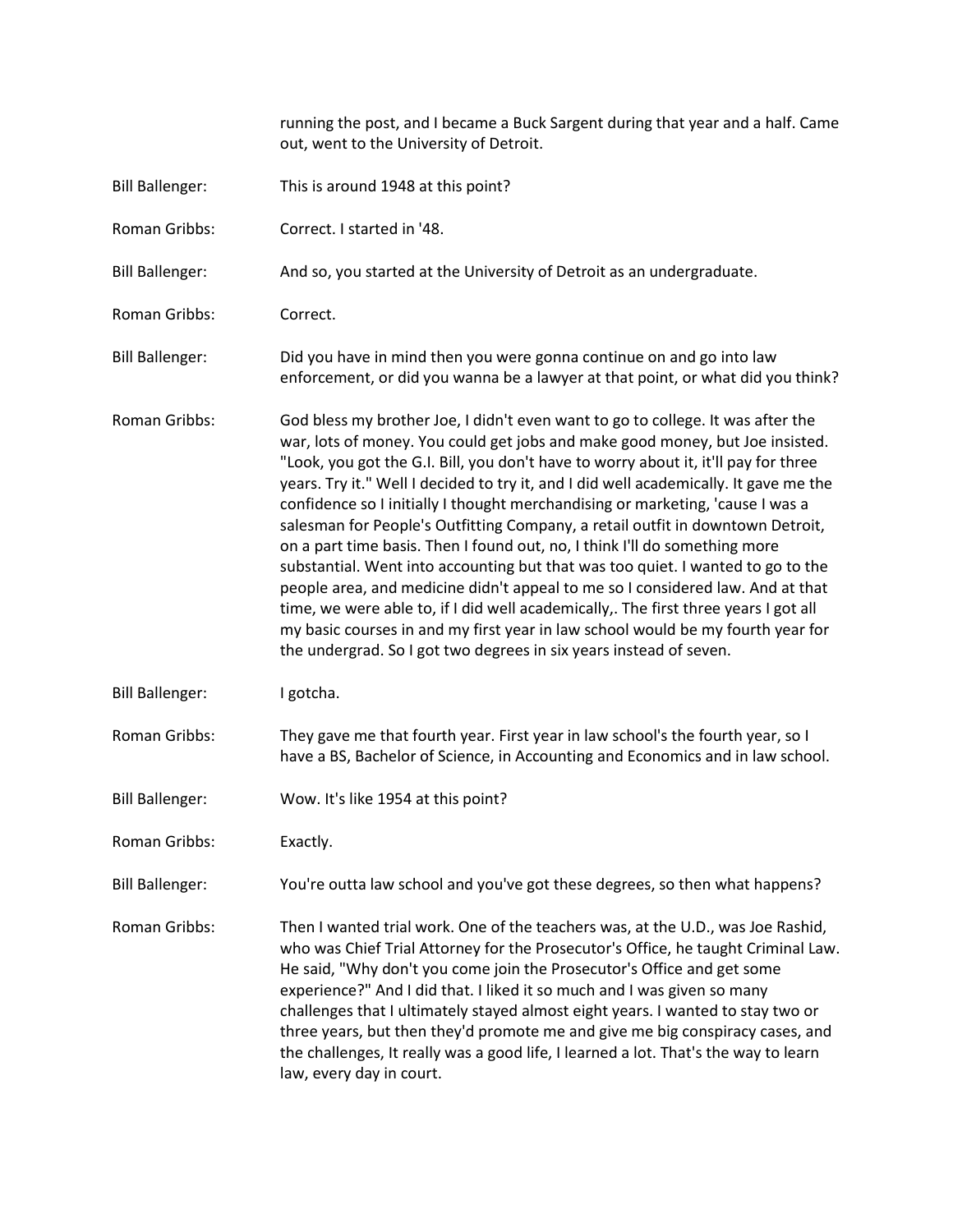| <b>Bill Ballenger:</b> | Then what happened next?                                                                                                                                                                                                                                                                                                                                                                                                                                                                                                                                                                                                                                                                        |
|------------------------|-------------------------------------------------------------------------------------------------------------------------------------------------------------------------------------------------------------------------------------------------------------------------------------------------------------------------------------------------------------------------------------------------------------------------------------------------------------------------------------------------------------------------------------------------------------------------------------------------------------------------------------------------------------------------------------------------|
| Roman Gribbs:          | Well, I decided to go in private practice, and I always, by appearing in front of<br>judges, I felt, "Well, I could do a job as a judge." So I left the Prosecutor's Office,<br>and I decided to run for then Recorder's Court. There were three of us:<br>DeMascio and Vince Brennan, and myself ran for one slot. Of course DeMascio<br>and Brennan were one and two, I was three, and I was glad I wasn't Vince,<br>because he just walked away with the election and became a very astute and<br>famous judge.                                                                                                                                                                              |
| <b>Bill Ballenger:</b> | Okay. Now  But you're practicing privately. This wasn't the time that maybe<br>you were mixed up with that group of political lawyers, people like Tom<br>Brennan and Brickley, and people like that? Was there a time when you shared<br>some space with them?                                                                                                                                                                                                                                                                                                                                                                                                                                 |
| Roman Gribbs:          | Right. I had five kids and in order to practice on the side a little bit, I couldn't go<br>to court but I could draft wills and do estate matters and consult people on<br>Saturday's and nights. It was Waldron, Brennan and Maher was the firm, they<br>had space in the First National Building. So Jim Brickley and I were classmates,<br>and he had been in the F.B.I. He came back to practice, he had an office on 6<br>Mile in his father's, Brickley Dairy, but he wanted an office downtown. So he<br>and I, and Joe Shaheen, the three of us shared one room, and we all used that<br>office and conference room as we needed to handle our private clientele on a<br>private basis. |
| <b>Bill Ballenger:</b> | In the same facility with Brennan and Waldron?                                                                                                                                                                                                                                                                                                                                                                                                                                                                                                                                                                                                                                                  |
| Roman Gribbs:          | Oh, no. They had four or five offices, and we had one of the four.                                                                                                                                                                                                                                                                                                                                                                                                                                                                                                                                                                                                                              |
| <b>Bill Ballenger:</b> | I've never heard of such a bunch of political lawyers together in one space in my<br>life. Did you guys ever actually practice any law, or were you plotting your next<br>campaign? Huh?                                                                                                                                                                                                                                                                                                                                                                                                                                                                                                        |
| Roman Gribbs:          | Well everybody had a finger in the elections, and of course Tom Brennan, as you<br>know, he ran for various jobs. He became a Circuit Judge, and he became<br>Supreme Court Justice, and then he started a law school.                                                                                                                                                                                                                                                                                                                                                                                                                                                                          |
| <b>Bill Ballenger:</b> | And Brickley became Lieutenant Governor                                                                                                                                                                                                                                                                                                                                                                                                                                                                                                                                                                                                                                                         |
| Roman Gribbs:          | President of Eastern for awhile.                                                                                                                                                                                                                                                                                                                                                                                                                                                                                                                                                                                                                                                                |
| <b>Bill Ballenger:</b> | Right. And Maher was what, Court of Appeals?                                                                                                                                                                                                                                                                                                                                                                                                                                                                                                                                                                                                                                                    |
| Roman Gribbs:          | He was Court of Appeals. He was a Traffic Judge and then became a Court of<br>Appeals Judge and finished out his career there. Good career.                                                                                                                                                                                                                                                                                                                                                                                                                                                                                                                                                     |
| <b>Bill Ballenger:</b> | Okay. You lost your first race, then what happened?                                                                                                                                                                                                                                                                                                                                                                                                                                                                                                                                                                                                                                             |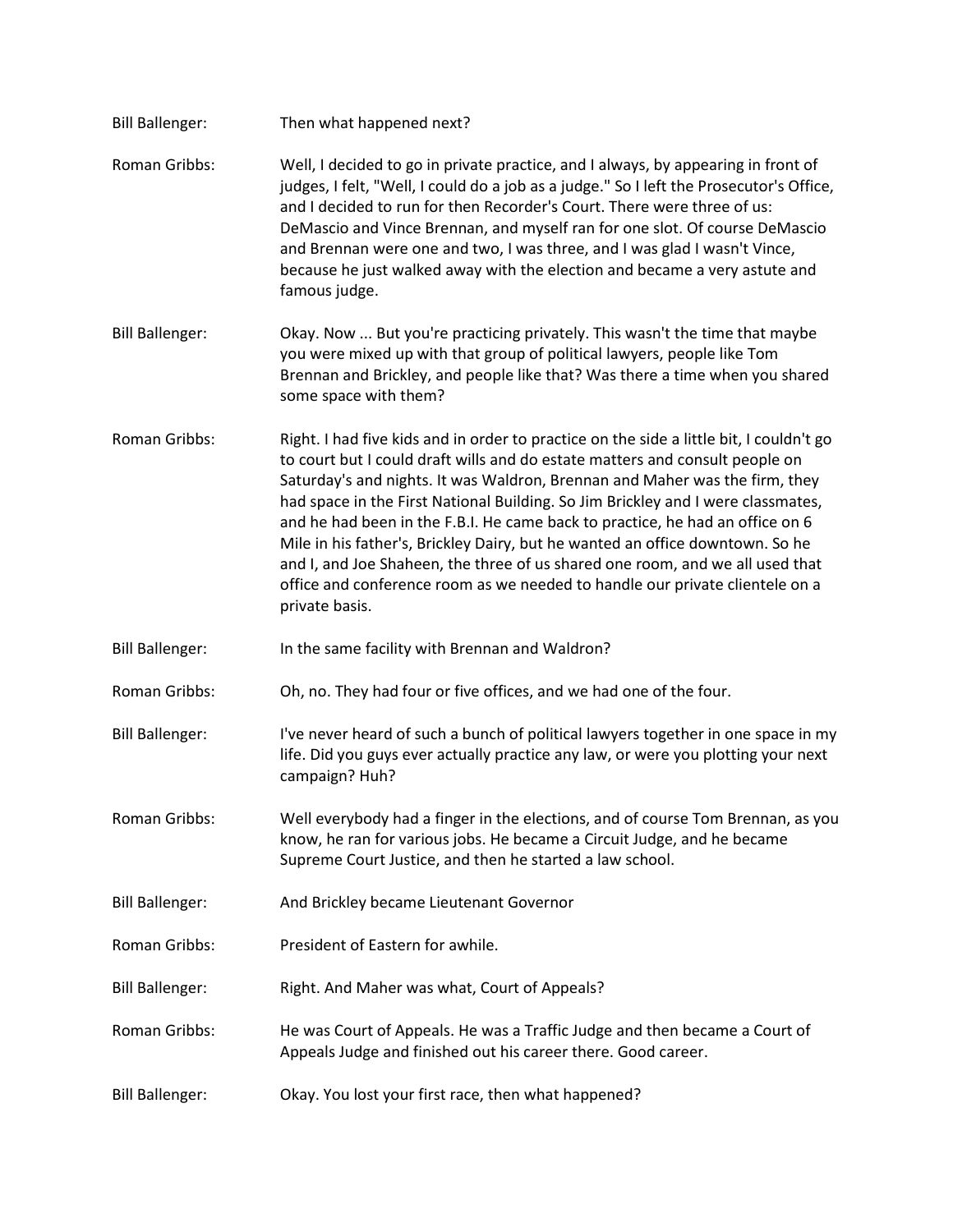| Roman Gribbs:          | I was practicing law, I was making good money, very frankly. I made a salary five<br>times the amount I was paid in the Prosecutor's Office. I was  'Cause I was a<br>good attorney, had a nice reputation. So I decided, well, I'd like to get into the<br>judicial arena and try it again.                                 |
|------------------------|------------------------------------------------------------------------------------------------------------------------------------------------------------------------------------------------------------------------------------------------------------------------------------------------------------------------------|
| Roman Gribbs:          | So John Kerwin, who was then a Traffic Court Judge said, "We gotta opening as a<br>Referee, and if you'd like the appointment I'll appoint you. It's my turn." The<br>three judged took turns as to appointing Referee's, so I took the appointment,<br>and it was sitting as a small municipal judge doing traffic matters. |
| <b>Bill Ballenger:</b> | So this is the mid '60's at this point?                                                                                                                                                                                                                                                                                      |
| Roman Gribbs:          | Correct.                                                                                                                                                                                                                                                                                                                     |
| <b>Bill Ballenger:</b> | Yeah. So this is the mid '60's.                                                                                                                                                                                                                                                                                              |
| Roman Gribbs:          | And I was about to resign.                                                                                                                                                                                                                                                                                                   |
| <b>Bill Ballenger:</b> | Why were you about to resign?                                                                                                                                                                                                                                                                                                |
| Roman Gribbs:          | Well, I wanted to go back into private practice. I was also thinking of doing some<br>work in Washington.                                                                                                                                                                                                                    |
| <b>Bill Ballenger:</b> | But you were about to resign, and then what?                                                                                                                                                                                                                                                                                 |
| Roman Gribbs:          | Well, that's when the Sheriff of Wayne County resigned.                                                                                                                                                                                                                                                                      |
| <b>Bill Ballenger:</b> | Was that Bommarito?                                                                                                                                                                                                                                                                                                          |
| Roman Gribbs:          | No, he was Undersheriff. The Sheriff was Bubeck.                                                                                                                                                                                                                                                                             |
| <b>Bill Ballenger:</b> | Oh, Bubeck. Peter Bubeck.                                                                                                                                                                                                                                                                                                    |
| Roman Gribbs:          | Peter Bubeck, yeah. He replaced Andy Baird, who'd been Sheriff for the eternity<br>before that.                                                                                                                                                                                                                              |
| <b>Bill Ballenger:</b> | Right, right.                                                                                                                                                                                                                                                                                                                |
| Roman Gribbs:          | Bubeck had Bommarito, and they got into some ticket fixing problems. In fact,<br>he was charged criminally, and he resigned to save his pension. Then It was<br>dismissed, he never was convicted of ticket fixing.                                                                                                          |
| <b>Bill Ballenger:</b> | Bubeck was not.                                                                                                                                                                                                                                                                                                              |
| Roman Gribbs:          | No, he was not.                                                                                                                                                                                                                                                                                                              |
| <b>Bill Ballenger:</b> | Yeah.                                                                                                                                                                                                                                                                                                                        |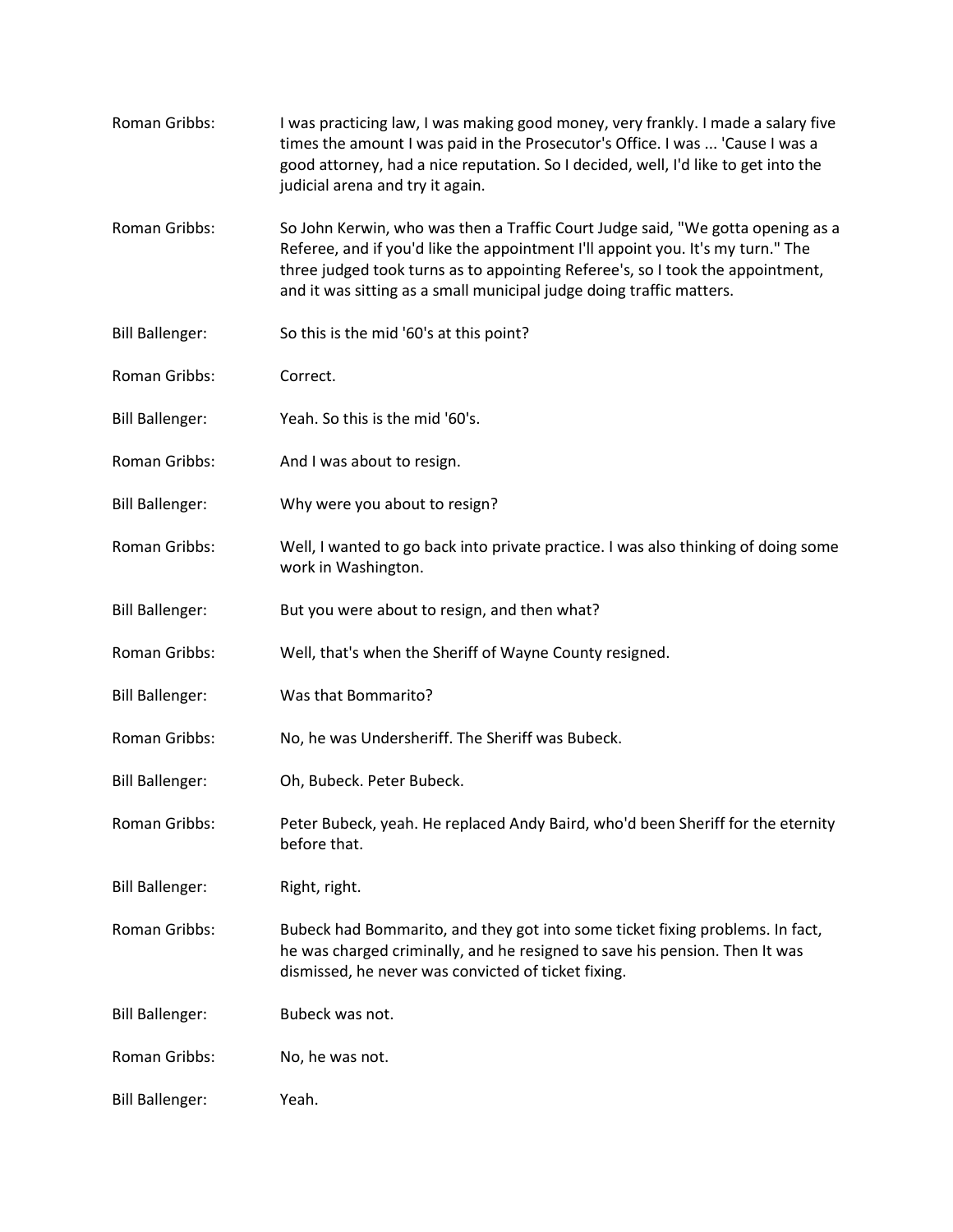Roman Gribbs: But he did resign. See, the statute allows for three people to appoint one until the next election, and when they got together, The Prosecutor was Cahalan, and the clerk was Brannigan, and Frank Szymanski was the Probate Judge, and those three came together, as Brickley tells it. Brickley at that time was Chief Assistant for Bill Cahalan. Bill Ballenger: Right, right. Roman Gribbs: And Brickley told me about it, he said those guys got together and each one was committed to some other person, but they couldn't get a second vote, so they adjourned for a week. And he said that Cahalan threw your name out, and they said "Yeah, he might be a candidate, but you think he wants the job?" So Jim Brickley said to me, "Do you want the job? Talk to Bill, and he'll submit your name and say you'll take the job as Sheriff of Wayne County." Bill Ballenger: Right, right. Roman Gribbs: Well, I figured, I'm a lawyer not a cop. Bill Ballenger: Yeah, but you an interest in being in law enforcement and a cop at one point. You went to the military academy. Roman Gribbs: Exactly. And I had worked with the Prosecutor's Office, you work with police officers all the time developing the case. So I said, "Sure, why not?" So when they got together he said, "Well stick around the telephone." They got together again a week later, once again they each had a number one choice and it couldn't get a second vote, and they considered my name and they said, "It's his." They called me, I went over there, and bingo, I was appointed Sheriff. Bill Ballenger: Wow, that is amazing. Roman Gribbs: That really was amazing. Bill Ballenger: So you were a compromise candidate that everybody could accept. Roman Gribbs: Everybody's number two. Bill Ballenger: Everybody's number two. That's sometimes better than being anybody's number one. Roman Gribbs: You got it. Bill Ballenger: That's good. Roman Gribbs: I lucked out. Bill Ballenger: So all of a sudden you're Sheriff, and how long does the term run?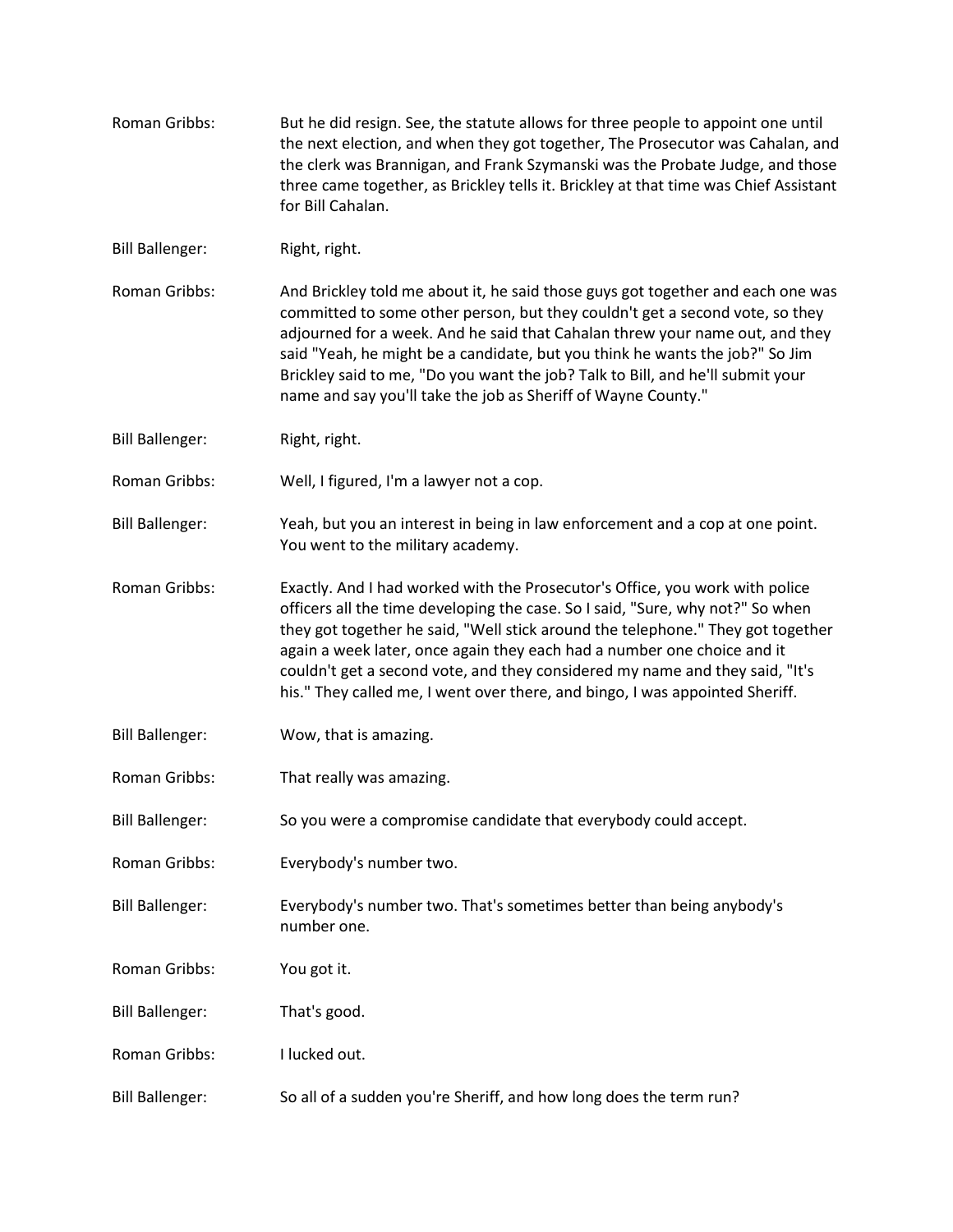| Roman Gribbs:          | Well, I had to run. I was appointed in June of '68, and I had to run that fall. It<br>was the election that September, so I had very little time to campaign. But I did<br>campaign and I was elected.                                                                                                                                                                                                                                                                                                                                                                        |
|------------------------|-------------------------------------------------------------------------------------------------------------------------------------------------------------------------------------------------------------------------------------------------------------------------------------------------------------------------------------------------------------------------------------------------------------------------------------------------------------------------------------------------------------------------------------------------------------------------------|
| <b>Bill Ballenger:</b> | Did you get a primary challenge in the Democratic Primary?                                                                                                                                                                                                                                                                                                                                                                                                                                                                                                                    |
| Roman Gribbs:          | Oh, I had a lot.                                                                                                                                                                                                                                                                                                                                                                                                                                                                                                                                                              |
| <b>Bill Ballenger:</b> | But you won it.                                                                                                                                                                                                                                                                                                                                                                                                                                                                                                                                                               |
| Roman Gribbs:          | But I won it.                                                                                                                                                                                                                                                                                                                                                                                                                                                                                                                                                                 |
| <b>Bill Ballenger:</b> | Okay.                                                                                                                                                                                                                                                                                                                                                                                                                                                                                                                                                                         |
| Roman Gribbs:          | And then I was Sheriff for four years and the job of Sheriff is really<br>administrative, if you've got good law enforcement people. I had a jail to run,<br>and the jail had 1200 inmates, built for 800, so you had custodial personnel<br>working for you. But the administration was so chopped up over the last three<br>or four years that everything we did had good ink, the press was very kind to us.<br>So I got good publicity, and I did a nice job.                                                                                                             |
| Roman Gribbs:          | When I was appointed Sheriff, I said to Jim Brickley, I said, "Hey, this is right<br>after the riots, this is '68, the riots in '67. I said "I need a law man and I would<br>like to get to be appointed Deputy Sheriff, and I need somebody that's politically<br>astute, and it would help if he's a black man." And he said, "I've got just the guy<br>for you." And I said, "Who's that?" "Bill Lucas." I didn't know Bill, and Brickley<br>knew that Jerry Tanyon and Bill Lucas were partners in the F.B.I. picking up<br>fugitives, "body snatchers" they called them. |
| Roman Gribbs:          | So Tanyon had by that time left the F.B.I. and he was an assistant to Brickley.<br>And so he put it, Jim's information, to me, and I interviewed Bill and we talked<br>together for about an hour and a half or two, and I said, "You want the job?"<br>And he said, "I'll take it." So I appointed him Deputy Sheriff.                                                                                                                                                                                                                                                       |
| <b>Bill Ballenger:</b> | Wow. Did he have a law degree at that point? Bill Lucas?                                                                                                                                                                                                                                                                                                                                                                                                                                                                                                                      |
| Roman Gribbs:          | Oh, yes.                                                                                                                                                                                                                                                                                                                                                                                                                                                                                                                                                                      |
| <b>Bill Ballenger:</b> | He did.                                                                                                                                                                                                                                                                                                                                                                                                                                                                                                                                                                       |
| Roman Gribbs:          | Yeah, he graduated from Harvard. He was a policeman in the city of Detroit, and<br>while he was a policeman he was in law school, and while he was on security<br>duty, Jack Kennedy came to town, to New York, and Bobby came with him. He<br>saw Lucas in security, and he says, "What are you doing, kid?" And he said, "I'm<br>in law school." He said, "When you get out, call me. I'll help you out." And that's<br>what happened.                                                                                                                                      |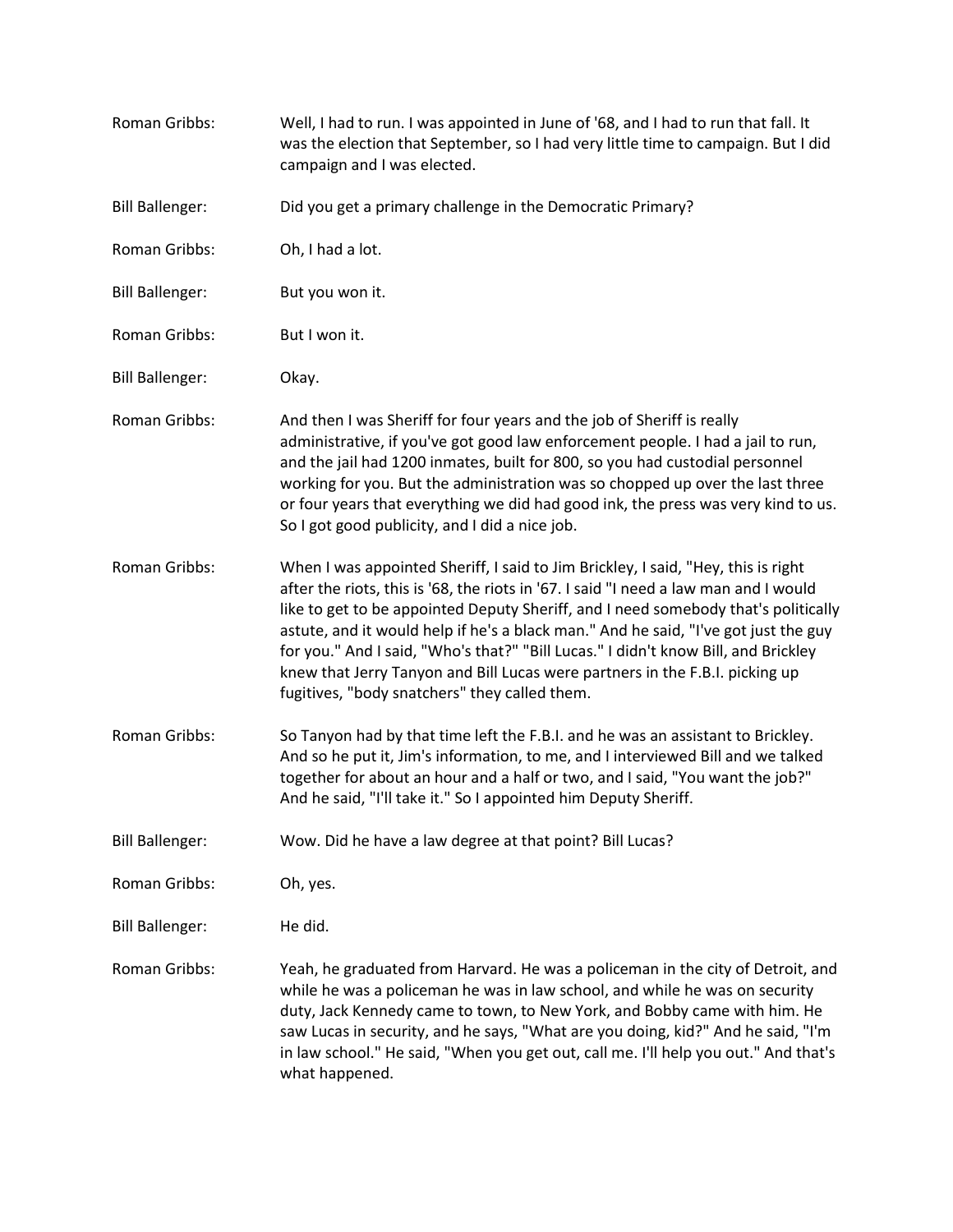| Roman Gribbs:          | When he got his degree, he called Bobby Kennedy and Kennedy appointed him<br>an Assistant Attorney General in Washington.                                                                                                                                                                                                                                                                                                                                                                                                                                                                                                                                         |
|------------------------|-------------------------------------------------------------------------------------------------------------------------------------------------------------------------------------------------------------------------------------------------------------------------------------------------------------------------------------------------------------------------------------------------------------------------------------------------------------------------------------------------------------------------------------------------------------------------------------------------------------------------------------------------------------------|
| <b>Bill Ballenger:</b> | In Washington, okay.                                                                                                                                                                                                                                                                                                                                                                                                                                                                                                                                                                                                                                              |
| Roman Gribbs:          | Yeah, and he worked there for a while. Then he went to the F.B.I.                                                                                                                                                                                                                                                                                                                                                                                                                                                                                                                                                                                                 |
| <b>Bill Ballenger:</b> | Right.                                                                                                                                                                                                                                                                                                                                                                                                                                                                                                                                                                                                                                                            |
| Roman Gribbs:          | So he had a policeman responsibility, he had a law degree. He was very<br>articulate, as I'm sure you know, because he became Sheriff after I did, then<br>County Executive for the Wayne County, so he has a very successful career.                                                                                                                                                                                                                                                                                                                                                                                                                             |
| <b>Bill Ballenger:</b> | Now, you were appointed to the job of Sheriff, as you said, in '68, and then you<br>immediately have to run for election. You win, you got a four year term in front<br>of you, but you didn't serve all four years, by a long shot. What happened next?                                                                                                                                                                                                                                                                                                                                                                                                          |
| Roman Gribbs:          | Well, in '69 Jerry Cavanaugh had been mayor for eight years, he decided not to<br>run again, so it was an open spot. And I wanted Jim Brickley to run for it, and Jim<br>considered because he had been City Councilman for awhile, and he was happy<br>with working with Bill Cahalan so he decided not to. And others that I've<br>thought  And finally somebody said, "Why don't you try it? You've got good<br>ink." And we flew out some teasers and the results were positive, and so we had<br>a slam bang primary in '69.                                                                                                                                 |
| <b>Bill Ballenger:</b> | Well, let me back up just a little bit, though. Before you had to run for Sheriff as<br>an incumbent, after you were appointed and so you were the incumbent, the<br>only other time you'd run for office before was that 1964 race for Judgeship,<br>which you lost. So this is the first, or I should say the second, time you've really<br>run for public office. It's an incredibly tumultuous time, the riots had just<br>occurred a year and a half before. What was in your mind running for office at<br>this point, having run one losing race? This must have been daunting. The riot<br>had just been a year and a half before, the city was in really |
| Roman Gribbs:          | Turmoil.                                                                                                                                                                                                                                                                                                                                                                                                                                                                                                                                                                                                                                                          |
| <b>Bill Ballenger:</b> | Turmoil, a lot of tension. It was a huge, huge challenge. Who else ran against<br>you? How many people ran?                                                                                                                                                                                                                                                                                                                                                                                                                                                                                                                                                       |
| Roman Gribbs:          | Well, there were two nominated in the primary, myself and Dick Austin.                                                                                                                                                                                                                                                                                                                                                                                                                                                                                                                                                                                            |
| <b>Bill Ballenger:</b> | Yeah, and Austin's position at that time was what?                                                                                                                                                                                                                                                                                                                                                                                                                                                                                                                                                                                                                |
| Roman Gribbs:          | Auditor General.                                                                                                                                                                                                                                                                                                                                                                                                                                                                                                                                                                                                                                                  |
| <b>Bill Ballenger:</b> | He was the Auditor.                                                                                                                                                                                                                                                                                                                                                                                                                                                                                                                                                                                                                                               |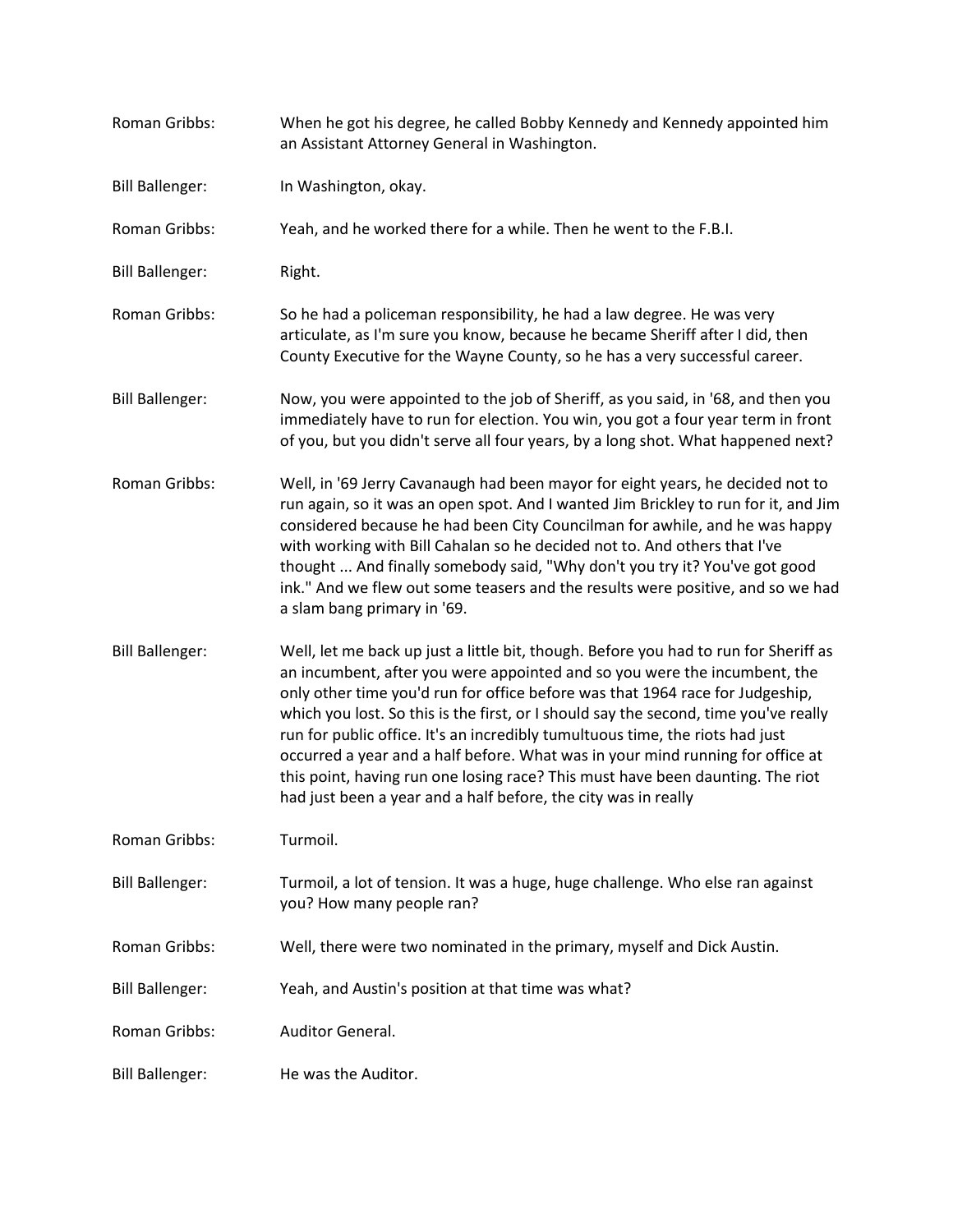| Roman Gribbs:          | Auditor for the Wayne County Auditor, one of three.                                                     |
|------------------------|---------------------------------------------------------------------------------------------------------|
| <b>Bill Ballenger:</b> | Wayne County Auditor.                                                                                   |
| Roman Gribbs:          | He was a CPA, he's a very qualified accountant.                                                         |
| <b>Bill Ballenger:</b> | Right. Had he been elected? Was that an elected position, Wayne County<br>Auditor, or was it appointed? |
| Roman Gribbs:          | It's elected, I think. I'm not sure.                                                                    |
| <b>Bill Ballenger:</b> | You think? But he had an electoral base then, in other words, countywide?                               |
| Roman Gribbs:          | Oh, yes. Oh, sure.                                                                                      |
| <b>Bill Ballenger:</b> | So he and you. Did anybody else of consequence run in that race?                                        |
| Roman Gribbs:          | Yes, Mary Beck did.                                                                                     |
| <b>Bill Ballenger:</b> | Oh, Mary Beck. City Councilwoman. Yes.                                                                  |
| Roman Gribbs:          | She was on the City Council. And the President of the City Council  Not Nessel,<br>I forget.            |
| <b>Bill Ballenger:</b> | Yeah, I'm trying to think who that would have been at that time.                                        |
| Roman Gribbs:          | And there were several others, but the two nominees were myself and Dick<br>Austin.                     |
| <b>Bill Ballenger:</b> | You finished one, two.                                                                                  |
| Roman Gribbs:          | Right.                                                                                                  |
| <b>Bill Ballenger:</b> | Did you finish first in the primary?                                                                    |
| Roman Gribbs:          | I was slightly ahead.                                                                                   |
| <b>Bill Ballenger:</b> | Slightly ahead of Austin.                                                                               |
| Roman Gribbs:          | Right. No, Let me correct that. No, he was slightly ahead of me.                                        |
| <b>Bill Ballenger:</b> | He was ahead of you?                                                                                    |
| Roman Gribbs:          | Yes                                                                                                     |
| <b>Bill Ballenger:</b> | In the primary?                                                                                         |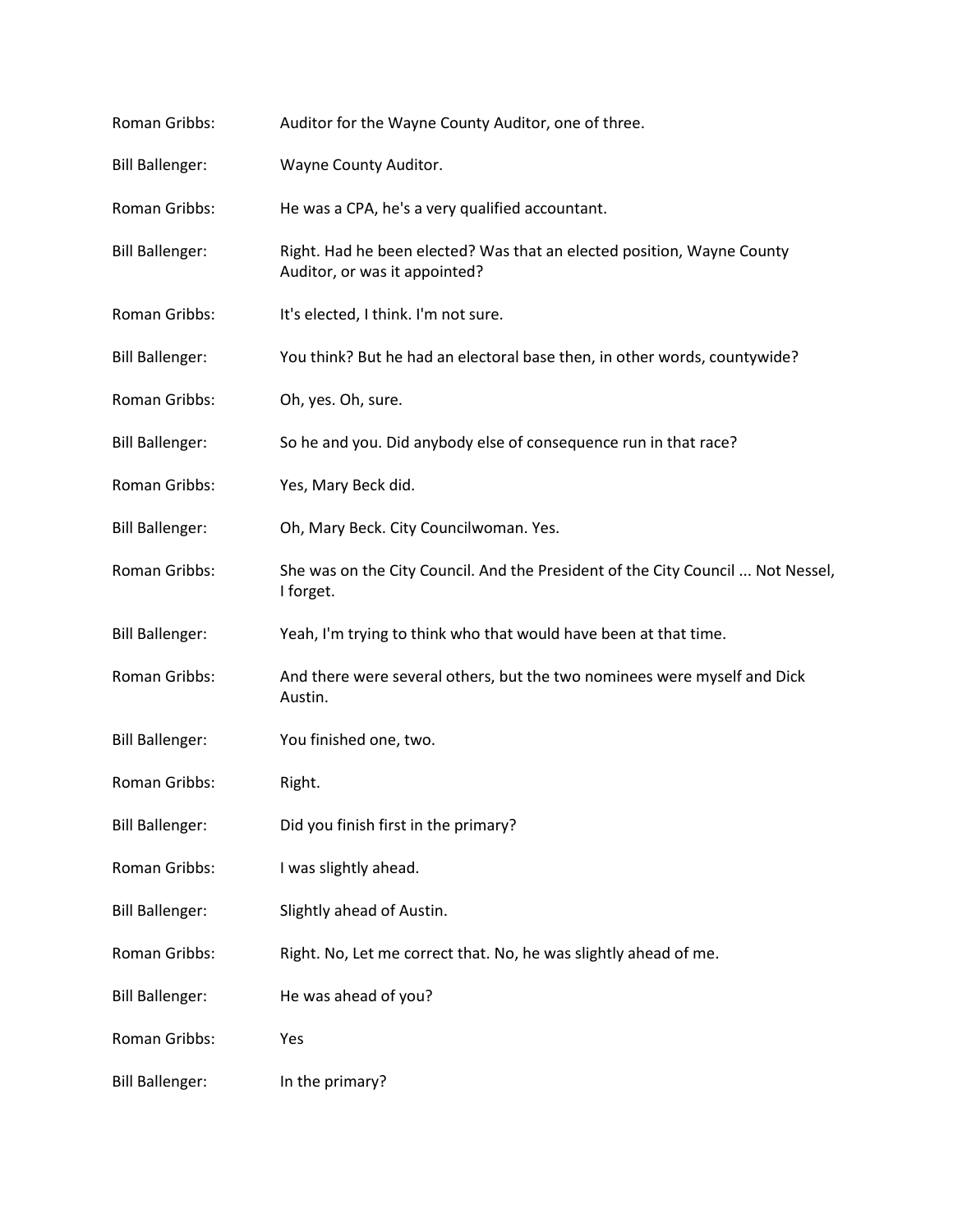| Roman Gribbs:          | In the primary.                                                                                                                                                                                                                                                          |
|------------------------|--------------------------------------------------------------------------------------------------------------------------------------------------------------------------------------------------------------------------------------------------------------------------|
| <b>Bill Ballenger:</b> | And you came in second, so the top two go on to November.                                                                                                                                                                                                                |
| Roman Gribbs:          | Right.                                                                                                                                                                                                                                                                   |
| <b>Bill Ballenger:</b> | And you've got a city that's precariously balanced racially, right?                                                                                                                                                                                                      |
| Roman Gribbs:          | It was about 45%/55%, 45% black and 55% white in 1969, and '70 when I really<br>took off, if the election is in the fall of '69.                                                                                                                                         |
| <b>Bill Ballenger:</b> | Right. So what was that campaign like? Did you and Dick Austin debate? What<br>kind of a campaign was it?                                                                                                                                                                |
| Roman Gribbs:          | Eight times.                                                                                                                                                                                                                                                             |
| <b>Bill Ballenger:</b> | Eight times?                                                                                                                                                                                                                                                             |
| Roman Gribbs:          | On TV.                                                                                                                                                                                                                                                                   |
| <b>Bill Ballenger:</b> | Wow. Really?                                                                                                                                                                                                                                                             |
| Roman Gribbs:          | In fact, 2-4-7 had us for a half hour each, and then Channel 50 had us for three<br>or four different debates, for an hour each. And I must say that Dick was an<br>honorable guy.                                                                                       |
| <b>Bill Ballenger:</b> | And the pressure was obvious to everybody, and because in addition to him being Black,<br>aside from that, the racial matters are in everybody's memory. Because we had what<br>\$50 million of damage in the city of Detroit in the riot in 1967. And people killed, or |

Bill Ballenger: So I said to my staff, we're not going to talk about race per se, we're going to talk about the merits. And Dick Austin said the same thing. We both agreed that we're going to talk about our backgrounds, our plans, and let's not talk about racial tensions other than something that will help to community to grow. And he kept his word, and I did. They were trying to label me in law and order, and I said, "No, no, I'm a law and justice man."

about 40 people that were killed during the riot and the tension was very evident.

- Roman Gribbs: Yeah, that's good. Yep, that's right.
- Bill Ballenger: But I had that time, I had been sheriff. Now, aside from the racial matters, which were the number one issue, number two was crime. And because of my background of sheriff, and with the prosecutor's office for almost eight years in trying criminal matters, I had an up on him on the criminal, anti-crime sentiment of the people. And so I won the race, but very close.

Roman Gribbs: Very close, right.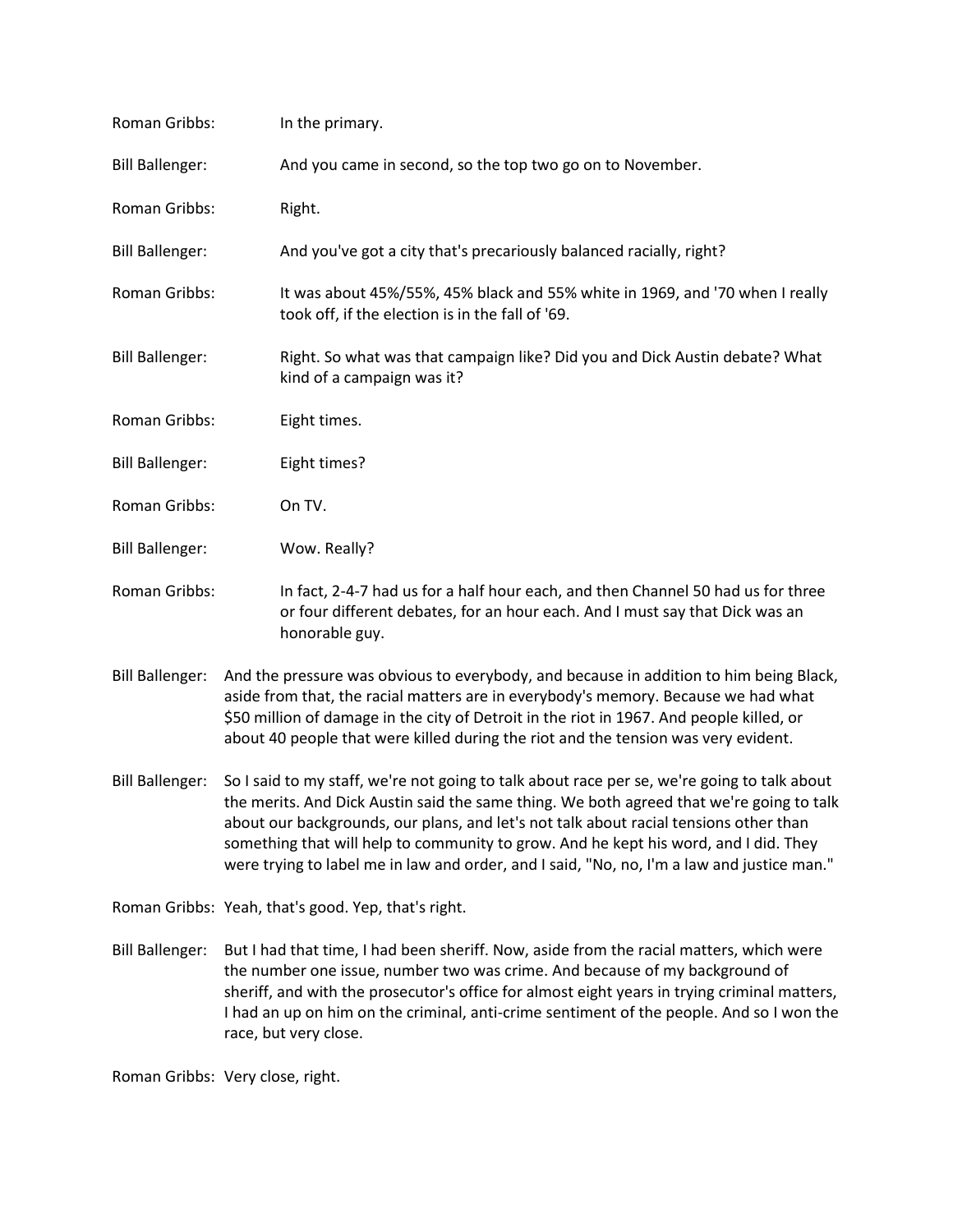Bill Ballenger: ... about 460,000 votes, and I won by 7,242 votes.

- Roman Gribbs: Right, I think it was a Detroit News article talking about the close race afterwards; the picture of you on the cover with your team of people around you. Jerry Tanyan, Bill Lucas, all these other people talking about how it looked like you were maybe comfortably ahead, maybe six or eight points, with time beginning to run out. And all of a sudden, it looked like it was closing. What was going on there? Why did it close and what did you do to get over the top?
- Bill Ballenger: We had to be very careful of what we were espousing and planning and bringing of people together. And so you have to be very careful in the words that's used and to make sure. I know one of the things that happened that some of Dick Austin's people had an ad in the paper the week before the Tuesday election, the weekend before that. And it was rather espousing his election but rather racial in tone and we had a negative reaction in the community about that. So that impacted it a little bit.
- Roman Gribbs: You think that maybe backfired against all of that?
- Bill Ballenger: I think it did. And it was touch and go when you win by 7,000 out of 450,000 votes.
- Roman Gribbs: I'll say. Absolutely. Let me ask you this: Do you remember how much you raised and spent in that campaign, just by contrast?
- Bill Ballenger: Between the two, we spent about \$250,000.
- Roman Gribbs: Wow.
- Bill Ballenger: Yeah, we raised about \$100,000 for the primary and then about another \$150,000 for the general election.
- Roman Gribbs: Were there any real major issues? I mean, other than the racial issue which, as you said, you didn't really want to talk about and didn't talk about and it was off to the side. It may have been under the radar. Crime was obviously something. But did Dick Austin, for instance, have a different approach to what he thought the crime problem was or the solutions to it?
- Bill Ballenger: Not really. No, both of us were for economic growth and before I forget, I want to remind you that Dick Austin, a couple of years later, became Secretary of State for the state of Michigan and served in that capacity for about 15 years till he passed away on the job; maybe more than that.

Roman Gribbs: Well, he served 24 years.

Bill Ballenger: 24, oh.

Roman Gribbs: But he didn't pass away on the job. He finally got defeated.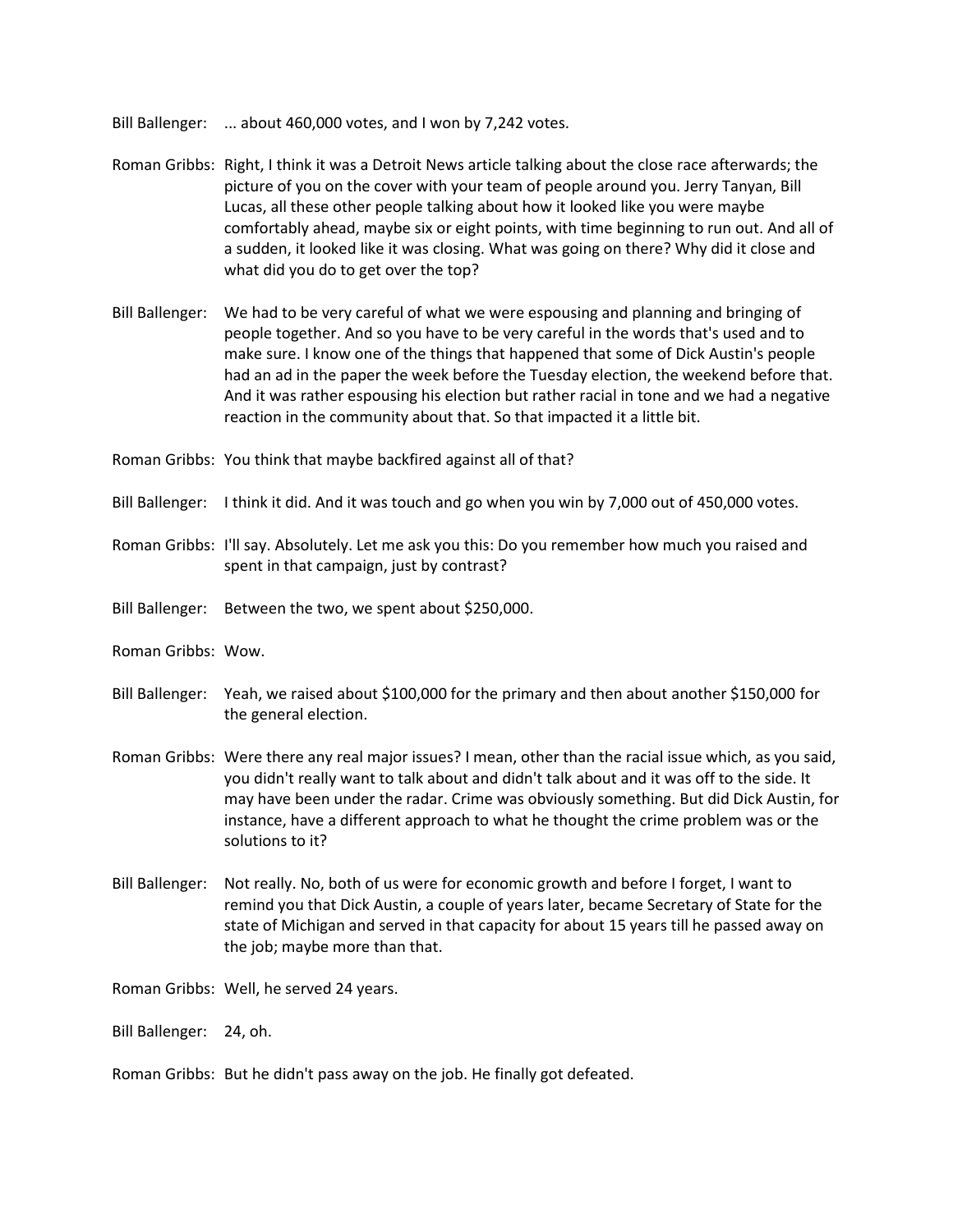- Bill Ballenger: Oh, that's right.
- Roman Gribbs: by Candace Miller. All right, you've won this cliffhanger of a race for Mayor of Detroit in November of 1969. You find yourself presented with an enormous challenge. Did you meet, pretty much, all the goals you set for yourself or not?
- Bill Ballenger: Met a lot. We had most of them. We talked about little city halls, a new concept of bringing downtown to the neighborhood and I patterned that after Boston. Mayor White did that in Boston and I went there to visit him during the campaign to see how to organize it. It was successful there. I said we're going to do it in Detroit and we did implement it. We had about 12 or so when I left office. Crime was number one; safety on the streets was important. This is all after the rise so you can see then. We had then about 4,200 policemen and I said we had to get a lot more. Then I had to find a police commissioner that would serve the city well under those very tense circumstances. So I did a national search and Pat Murphy had been head of the Police Foundation in Washington, D.C. But he came from a high ranking, as a police officer in New York, went to the city of Rochester in New York as Police Chief. Then he was Police Chief in Washington, D.C. for awhile. Then he became President of the Police Foundation, which was a national organization with a lot of distributing grant money. I found out from my headhunters that he would rather get back into police work so I interviewed him, offered him a job and he came to Detroit. He did such a good job. He was such a principled guy, based on that background. He was so good that after a year and a half here, John Lindsay, the Mayor of New York, called me, says, "I got to have a new commissioner. Do you mind if I talk to Pat Murphy?"

## Roman Gribbs: What can you say?

- Bill Ballenger: So he talked to Pat. Now, he went back home. But you have to understand, let me just finish. When he came over here and became Police Chief, he said all command officers have to have a degree. If you want a command position, maybe the top eight or ten, or I don't know where he drew the line, but if you really want a promotion, you got to get a degree in law enforcement or societal problems of some sort. And he inspired the men to do that and he upgraded the police department and always dealing with the community relations with the Black community. So he came and that was a promise kept, with some skilled people in dealing with law enforcement and the community and the black community particularly. My first appointment was as Deputy Mayor. There was no Deputy Mayor position, but I created it because I said so. I appointed Walter Green, the Black man. Walter had been head of the Civil Rights Commission for the state of Michigan and he had lived in Detroit. I said I need someone like you, would you like the job?
- Bill Ballenger: And he said, I'll do it. So he came and moved to Detroit and took the job as Deputy Mayor. He did a magnificent job. He was very articulate and very wise counsel on tense matters.

Roman Gribbs: I remember him.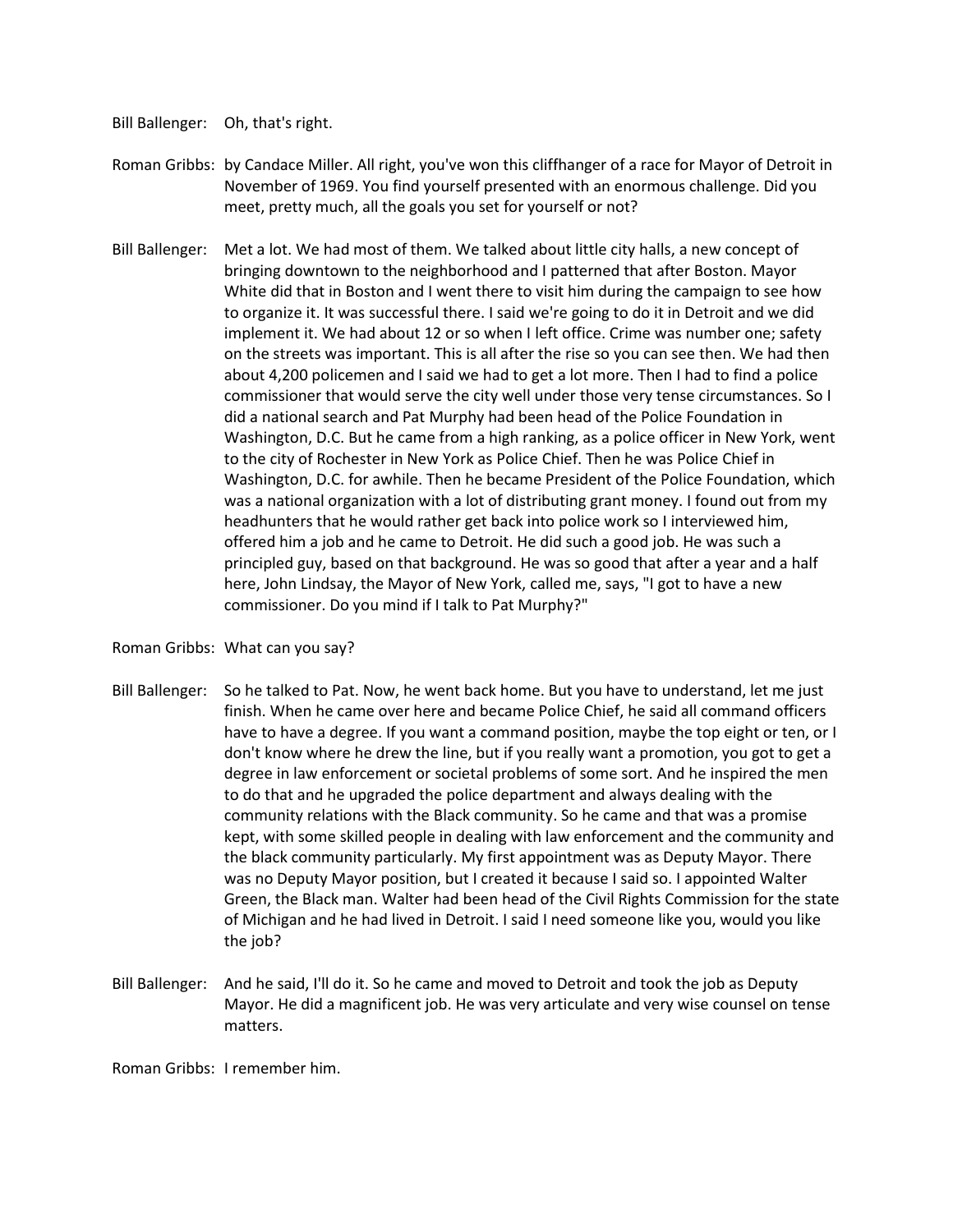- Bill Ballenger: And many times there was societal problems in the community and I would go there. If he needed some input, the two of us would go and then he'd speak to the Black community. They would look at him in a little more light and I said you know, when I'm out of town, you're running the city and that's what his job was.
- Roman Gribbs: What was the percentage of African Americans in the police force when you came in as Mayor? Was that a sore point or not?
- Bill Ballenger: They had about 11% and I hired a recruitment man from the professional field to come and recruit and everybody and I insisted that whenever we had a class of say, 100 new policemen for that two month period or whatever, half of them have to be Black. And I said they have to be confident Black, not just people that want to do the job. So they had to dig and sell and I remember a billboard, "Being a cop is a good gig," or some such thing that attracted people of responsibility in the Black community. So we had at least 50% of every policeman that was on the force were Black. When I left office, we'd gone from about 11% to about 21% over a four year period, as the turnover. But in addition, we needed more policemen. So I worked hard for revenue sharing with other mayors throughout the country, with Lindsay Alioto and Moon Landrieu and those others and we prevailed. Nixon was then the President and he was opting for revenue sharing, which would give us more money for three fields. One of the fields was the police. So we supported him nationally and we finally got some revenue sharing, which is not to block grant program, it's actual cash. I remember the first check that I picked up about 2 1/2 years into my office, was for \$56 million for a year and a half.

Roman Gribbs: That you could use for anything you wanted or some?

- Bill Ballenger: Well, we designated. We did it for the police. When I left office, we had 6,000 policemen, instead of 4,500. So we were always growing. And we brought crime down for the first time in about 10-12 years. We had not only a reduction in the increase, but an absolute reduction in crime. In my third year in office, crime went down in Detroit by 16%; visibility of the police, training of the police, respect through the community that would cooperate with the police. That was all building toward a better city and a safer city.
- Roman Gribbs: Now what about fiscal issues or problems? Did you have any while you were Mayor?
- Bill Ballenger: I'll tell you, we did. When I took office in the city of Detroit, Jerry Cavanagh had been Mayor. Of course, he went through the riots and personally, he was a good guy. He really was disappointed with that happening because he had great rapport with the Black community. But that's another story of '67. Anyway, they had fiscal problems, people running away from the city of Detroit if they could afford to, so he gave me a \$40 million deficit for the first year I'm in office. We've got a deficit of \$40 million and at that time, that was very substantial. So within three months, I'm studying layoffs. Within four months, we're giving notice of layoffs. Within five or six months, we're laying off. And I can remember the headlines, "Layoff by the city of Detroit, first time since the Depression." So it really was a staggering responsibility but it had to be done. And we did it effectively and I had some good fiscal people. Bob Roselle comes to mind. He was my Fiscal Officer. He went on to become an Executive Vice President of Canbelego for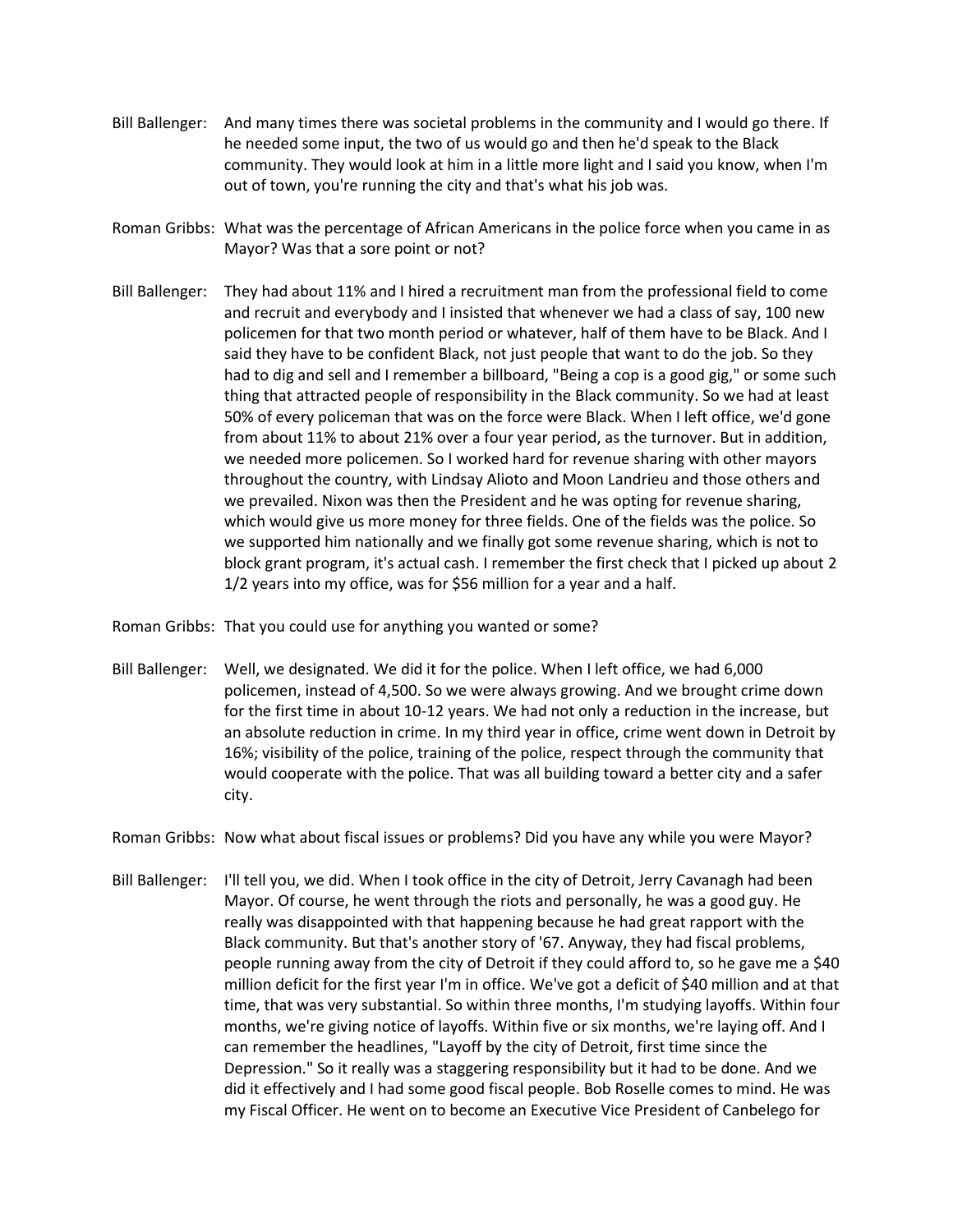20 years; highly talented guy. Anyway, we were able to balance the budget. I was able to bring in revenue sharing to plug the holes and we balanced the budget the second year, third year and the fourth year. We left office in January. Halfway through the fiscal year, I left Coleman Young with a surplus of about \$12 million, so by that time the economy had turned up so we had some better revenue and things were picking up.

- Roman Gribbs: Before we go any farther, let's just go back briefly to 1967, the Detroit riot. Why did that happen and what were the ramifications for Jerry Cavanagh? It must have been devastating to him. He'd been a very popular Mayor. The riot almost seemed to destroy his political career. He never really recovered from that. Is that the way you view it?
- Bill Ballenger: Jerry Cavanagh and I graduated at the same time from the University of Detroit. But he went to night school, so he finished in January going to night school. But we're both in the same picture of graduates of '54. And he was an excellent mayor and they say that when he defeated the incumbent, Miriani, it was because the Black community liked him and they supported him. He had a lot of Black organizations, so he was their choice and he was their favorite. Because he was an enlightened guy and articulate, and he dealt with national organizations very well, he ran for a second term. He had no problem being re-elected. He was going to go for a third term, but he changed his mind.
- Roman Gribbs: Before that and before the riot in '66 though, he decided, I want to be a U.S. Senator.
- Bill Ballenger: Oh, that's right.
- Roman Gribbs: And he challenged G. Mennen Williams in a Democratic primary.
- Bill Ballenger: That's right.
- Roman Gribbs: And he lost to G. Mennen Williams. Did that hurt him, in a way, do you think, maybe?
- Bill Ballenger: Oh, sure.
- Roman Gribbs: Not just personally, but in Detroit where they thought, well this guy is ready to bail out on us. He's just a grasping politician who wants to climb the next step on the ladder and then they had the riot.
- Bill Ballenger: Well, the riots had nothing to do with his election.
- Roman Gribbs: His election, okay.
- Bill Ballenger: It was the turmoil. It was the temper of the times. There were riots going on in all the major cities, Los Angeles, Watts, Newark and Los Angeles and even New York had some. They weren't city wide.
- Roman Gribbs: Was it the Vietnam War, do you think?
- Bill Ballenger: Pardon me?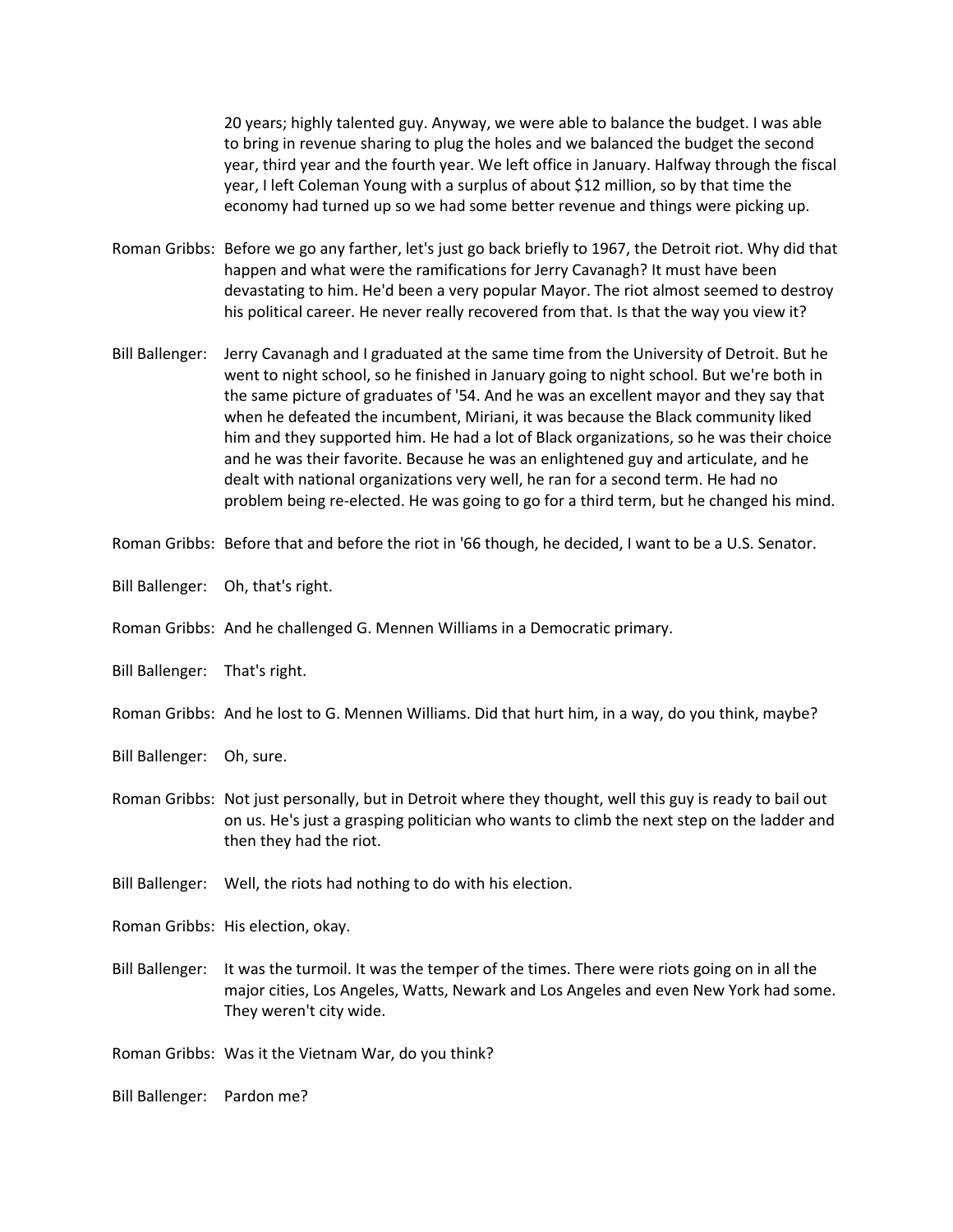Roman Gribbs: Was it the Vietnam War?

- Bill Ballenger: That was part of the matter, yeah. When I was elected, they tried to bring in, what do you think about that? I said, "Wait a minute, I'm not going to talk about that."
- Roman Gribbs: You're not going to talk about it. Was that a factor, though, looming in the background all the time that you were Mayor, the Vietnam War?
- Bill Ballenger: Oh yes. Yeah, it was very unpopular in terms of the masses of the people. But I was always able to say that's a matter for Congress and the President and the Senators. Let's talk about the home problems we have here. Let's solve those in the neighborhood. So I avoided the other.
- Roman Gribbs: You couldn't see, necessarily, a negative impact of the Vietnam War on the running of the city?
- Bill Ballenger: No, I don't think so. It just brought turmoil and dissension and a great deal of agitation by those that chose to agitate. But going back to Jerry Cavanagh, he was a good guy and those riots surprised everybody and surprised him. It turned out that Detroit suffered one of the major riots over the mid '60s that were across the United States. He had been such a good administrator and because he had dealt so well with the Black community, which were about 40-45% of that city were Black at that time, everybody thought that he had an outstanding promise, looking at years down the road, maybe the White House because he had that much promise. And when they had the riot, that just tore down, himself for one. He was just heartbroken and I knew Jerry because we were classmates with him, but I wasn't a close friend, but I was an acquaintance. He even appointed me to one of the city commissions. Well, it was the City Youth Commission to help out. At any rate, he decided not to run again and that left an opening for the Mayor. And I had gotten good press as Sheriff; did a good job as Sheriff.
- Roman Gribbs: I bet you did. Who were the people, by and large, people like Cahalan and Brickley, Who else, who were kind of your kitchen cabinet type influences or ... I'm not going to call them mentors but people whose opinion and respect you had and that you relied on for advice.
- Bill Ballenger: I tell you, Vick Olson was an executive in the advertising firm. He was not only advisor, but he was instrumental in the campaigns as to what is the best way to spend your campaign money for literature, for TV, for radio or whatever. Vick Olson, Jim Campatelli, who was a teacher, was a friend of mine, Jerry Tanyan, Jim Brickley, those are the people that were friends and confidants. In fact, for awhile, the firm as we call Shaheen, Gribbs and Brickley, we had that one office in the First National building and Joe Shaheen worked for Burton Abstract in a full time business. He had eight kids. I had five kids. Jim Brickley had six kids. So everybody had a second job to help pay for that and those are the people that were the friends and confidants and helped me in the campaign. Now when I became Mayor, you need the lawyer, you need to cop, the Commissioner and you need a good fiscal man. I was able to get Pat Murphy in for the police job. Mike Glusac had at that time, had been a Mayor of Highland Park when it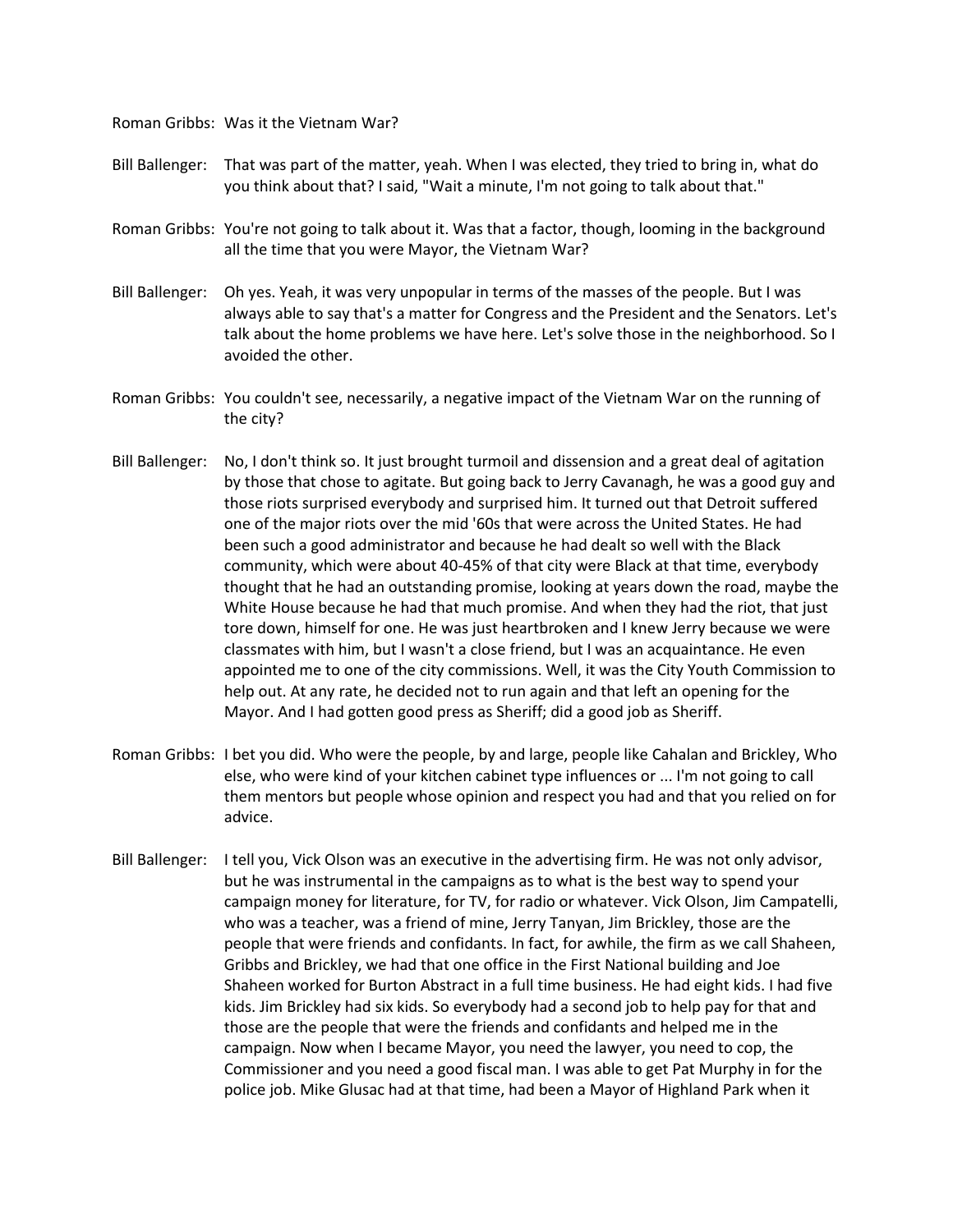was part time. He decided not to been Mayor because it became full time. So he was in private practice and I needed somebody and someone in the federal system said you'll need a good lawyer. He said you ought to check out Mike Glusac because he's in civic affairs. He knows the city problems. He had run Highland Park as a Mayor on a part time basis and he had a private practice. So I talked with him and he said great. So he took the job and he was my attorney, City Council, City Attorney and then I needed a good fiscal guy. Bob Roselle had worked for Jerry Cavanagh. He had been budget director under the Cavanagh administration and had worked there as a career man up the ladder, became budget director. Then Jerry appointed him as a department for a couple of years, maybe Parks and Rec or whatever it was. He ran that for a while. He was highly recommended. At that time, he was going to leave because he had been serving in that position. He came highly recommended as a man that knows the city budget and knows finance and has a fine reputation. Here again, I met him. I was impressed with what he said. I was impressed with the recommendations of people that knew him and his work. So I appointed him as Chief Fiscal Officer and he did a magnificent job. He was able to guide me to guide the city to balance the budget and do the hard judgments that had to be made to lay people off to balance the budget.

- Roman Gribbs: So you start out and you've got these three big problem areas and you hire these three very strong men to come in and take responsibility for the four years you're going to be Mayor. Did they all last four years or Murphy went to New York because Lindsay stole him?
- Bill Ballenger: Let me quickly say that, when I decided not to run for a second term, I had about a year to go. I thought in fairness to my appointees, they're a lot of good people. I wanted to tell them well in advance so they can go out and find another job and not be left in the lurch from the summer on. So I announced the December before the last full calendar year that I was not going to be a candidate to run again.
- Bill Ballenger: By that time, Murphy went to New York-

Roman Gribbs: To join Lindsay.

Bill Ballenger: Well, by the way, he had a police department of 6,000 people in Detroit. He went to New York, 25,000 people; policemen. So that's the difference in the times.

Roman Gribbs: Sure.

- Bill Ballenger: And it was his home, too.
- Roman Gribbs: But the other two guys lasted, kind of right through the end.
- Bill Ballenger: Yeah, they did, except at the last few months.
- Roman Gribbs: Last few months, yes.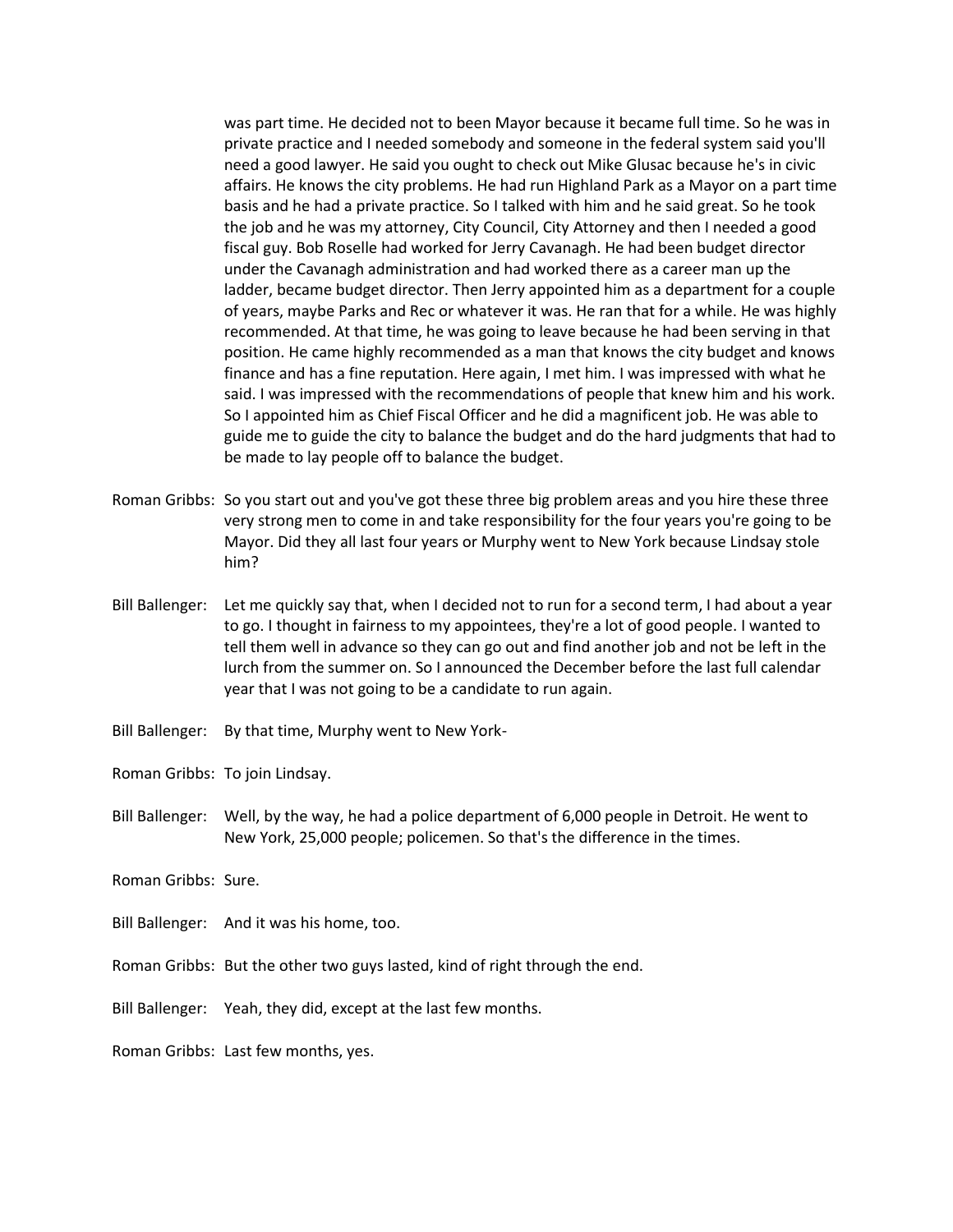Bill Ballenger: When Bob Roselle left because he did such a great job, he was my fiscal officer and he ran the budget bureau. Stetcher worked under him. He was a budget director and he worked up the ladder. He was very good. So I had good people that made a big difference. I could rely upon them. Oh, by the way, when Murphy left, then I was faced with a year and a half into the office with a new police chief. By that time, I got to know Nichols pretty well, so I gave him the job.

Roman Gribbs: John Nichols.

Bill Ballenger: John Nichols and he became the police chief.

Roman Gribbs: Okay.

- Roman Gribbs: He ended up running for mayor when I decided not to run again. He was very popular with the community and with the police department. He decided to run for mayor. One of the others that decided to run for mayor was Coleman Young who had been state senator. Those two ended up being the two nominees at the end of the primary.
- Bill Ballenger: In the late summer of 73, and you're still a mayor and Nichols your police chief has led the voting. Actually, he did lead the voting and Coleman came in second. Remember Ed Bell was running and John Molk the Wayne State University professor and Mel Ravitz. They were all in the race but Coleman got into second place so you again had a white and an African American. Then what happened?
- Roman Gribbs: Well, one of the racial turmoil was that again picking up in the communities such as for example, there were complaints by the citizens that if they had a Coleman for Mayor sticker, the police stopped them and gave them a ticket. At least that was the accusation.
- Bill Ballenger: Yes.
- Roman Gribbs: I said to John Nickles after he was nominated I called him and I said, John you've never taken a vacation, you're working all the time, you've got to about three months of vacation time left that you could leave today and you get three months vacation. I said, look the election is about two months from now and if you're elected you'll be the mayor. If you're not elected you know you'll not be the police chief and you'll retire. So why don't you resign and walk gracefully and then you can campaign full time.
- Bill Ballenger: Right. Makes sense.
- Roman Gribbs: We can get rid of the accusation.
- Bill Ballenger: You'd think he'd think of it himself.
- Roman Gribbs: Well he said I don't want to resign Mr. Mayor. I said well, it's very important if you don't resign I may have to fire you. He said I don't think I want to resign. I said okay I'm gonna have to let you go. He didn't think I would. I gave him the letter the next day.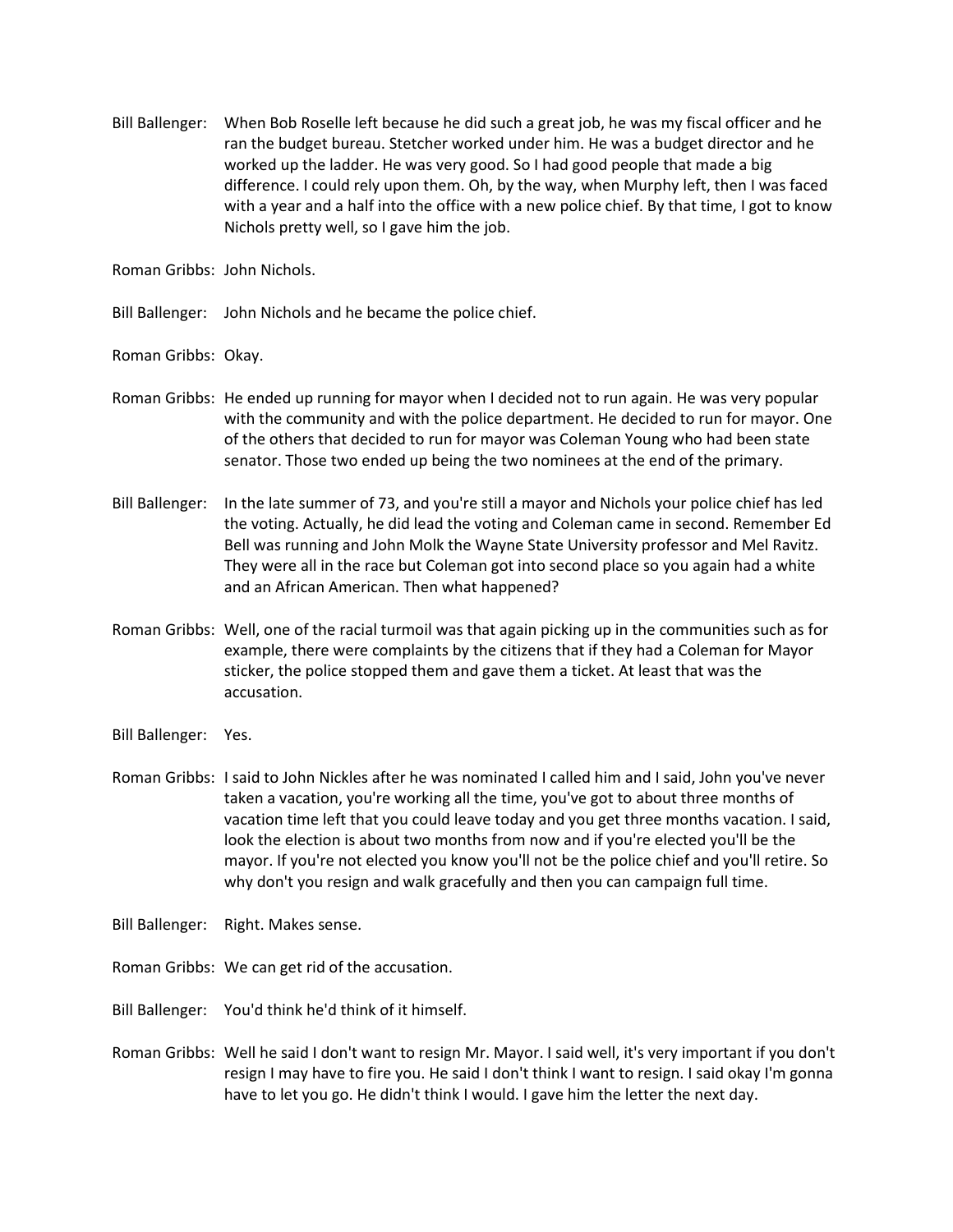Bill Ballenger: Oh geez.

Roman Gribbs: He was a good guy. I just thought it was time for him to go.

Bill Ballenger: You probably did the right thing but on the other hand that probably didn't help his campaign too much either. Mayor fires police chief.

Roman Gribbs: Exactly.

- Bill Ballenger: It would have been a lot better if he had just voluntarily said look I'm gonna voluntarily leave.
- Roman Gribbs: He'd picked up points.
- Bill Ballenger: He'd picked up points. Instead he lost points.
- Roman Gribbs: Sure. Yeah, that's right. I felt a little bad about that but it was important. I was not gonna let the city have many riots or turmoil in the community after struggling for four years at the end of that. It was not necessary.
- Bill Ballenger: Right.
- Roman Gribbs: When he ran in the primary I didn't make him or suggest to him to resign. He went on to a distinguished career by the way. He became chief of police at Farmington Hills for a while and then Spreen who had been the police chief for Jerry Cavanagh when I took office. I appointed Murphy so he got a job and he went to Oakland County. He was elected Oakland County Sheriff for several terms.
- Bill Ballenger: That's when Nichols
- Roman Gribbs: Nichols was the police chief...he ran for sheriff. He died with his boots on.
- Bill Ballenger: So you had all these refugees from Detroit fleeing to the northern suburbs in Oakland County and getting elected sheriff. Let me ask you with all your success in your four years as mayor, why did you decide not to run for reelection again?
- Roman Gribbs: Good, tough question and it wasn't an easy one. First of all let me remind you I had five kids. When I was elected mayor I had two girls, a boy and two girls. My son was 10 years old when I was elected mayor. He was 14 after four years and you know getting in high school and the kids in college and being mayor is a monstrous time consuming job. That was one major reason. The other one was I figured that I had done as much as I could do for the city of Detroit. I was looking back for example at Jerry Cavanagh, his first four years were magical. He could look at the White House in his future, and then his second four years he had riot almost in the middle.

Bill Ballenger: You began to think.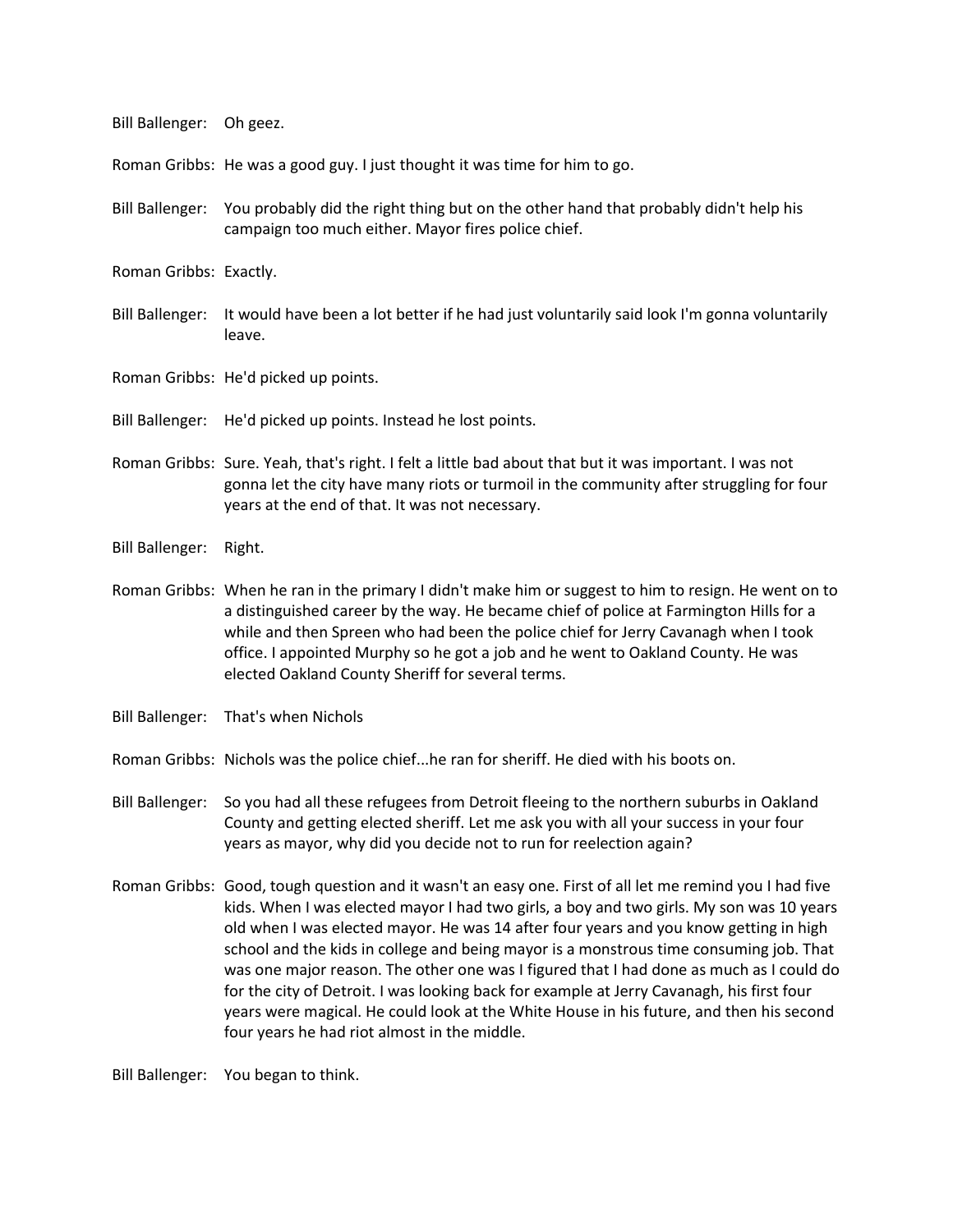Roman Gribbs: I'm thinking well maybe this is as good as I could get.

Bill Ballenger: The second term can't be as good as the first.

- Roman Gribbs: Exactly. That was the problem. Also, I always had a desire to be a judge. I said I'll go in private practice and if it opens up I'll run for judge and that's what I wanted to do way back before these other career things interfered. That I decided to do that and to go into private practice and so I hooked up with a firm called Fenton, Nederlander, Dodge, Barris and Gribbs, that was the firm and then we did that for a year. There wasn't an opening that fall for the circuit court, they created five new positions.
- Bill Ballenger: This would be 1974?
- Roman Gribbs: Correct.
- Bill Ballenger: Before we get to that, I just want to ask you a couple of other questions about the time when you were mayor and relationships you had with some other people. What about the state of Michigan? You became mayor and the governor was Bill Milliken and Brickley
- Roman Gribbs: Lieutenant governor.
- Bill Ballenger: Well, became lieutenant governor in 1970. He ran with Milliken of the first time. And of course you have this long standing relationship with Brickley. In fact, maybe you recommended Brickley to Milliken as a possible lieutenant governor.
- Roman Gribbs: Well I don't know but Brickley had a lot of friends, a lot fans. He was an outstanding guy.
- Bill Ballenger: What was your relationship with Milliken?
- Roman Gribbs: It was very cordial. I want to remind you that I ran as sheriff as a partisan, it was a democratic. I was elected. When you win the primary that's it in Wayne County. The republican opposition is phenomenal. I was a nominal democrat but when you run for Mayor of Detroit you had to run as a nonpartisan and judicial elections later on that I participated in also nonpartisan. I had that nonpartisan coat on. When I would meet Milliken and he was always easy to deal with and gracious to deal with. Very helpful, as much as he could to the city of Detroit. There always is a big city bias by persons outside of Detroit. Just sort of a natural anxiety community. He was easy to work with and got some help that he put through the legislature from time to time. I became very active in national affairs. There's two national organizations for cities. The US Conference of Mayors and The National League of Cities. The Conference of Mayors just the mayors of course but The League of Cities comprised of department heads, and council people and mayors. Both of those were important to bring money to Detroit by legislator pressure. I was testifying in Lansing before the legislature here for a very aspects of city needs. I went to the White House a couple of times to meet with Agnew and President Nixon on city needs but I was on the board of The National League of Cities and I was quickly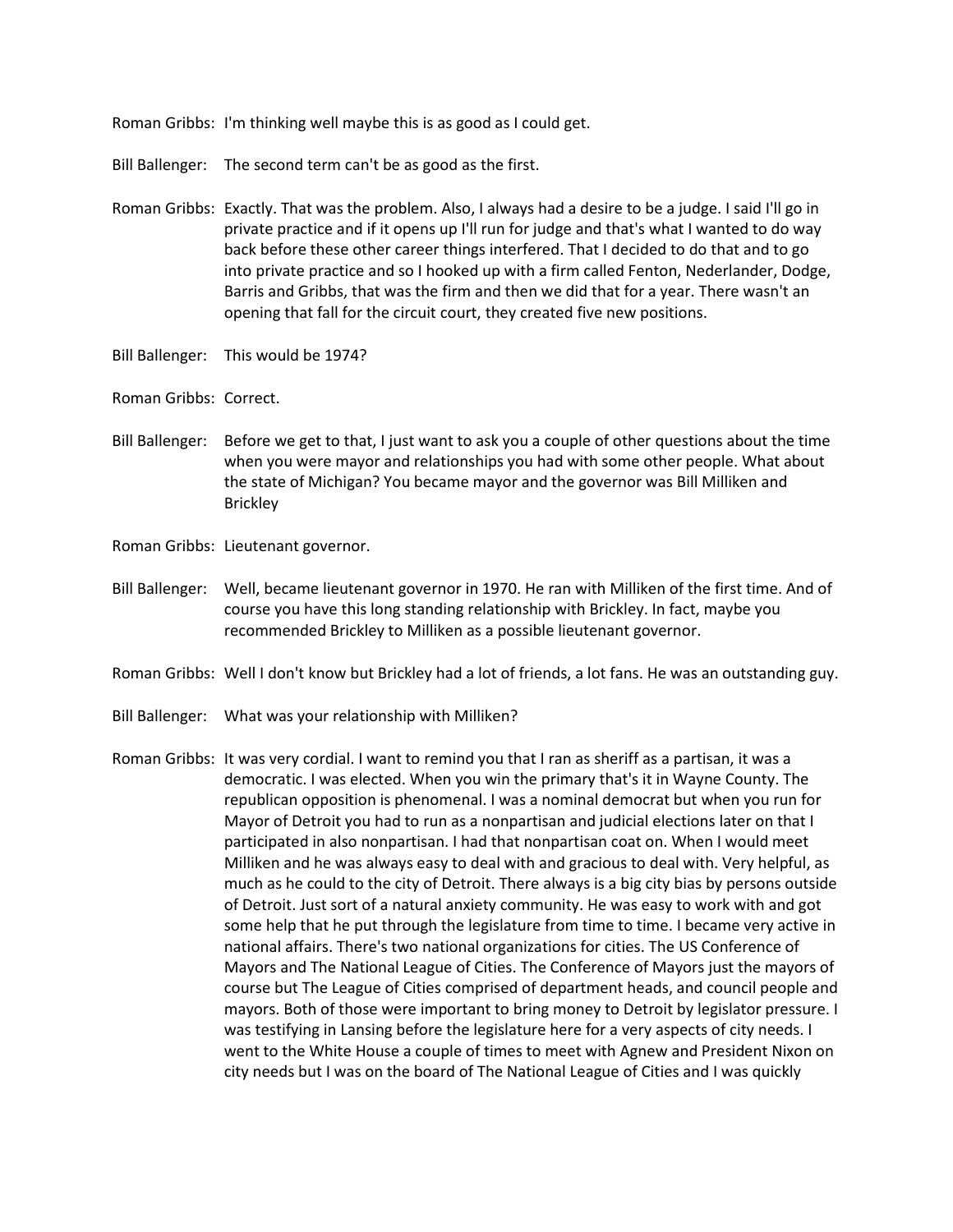nominated went up the ladder in my fourth year as mayor I was president of The National League of Cities which is, it's a big country.

- Bill Ballenger: Not only that, in only four years you became the president. Some of these guys have to be around for 20 years before they get to be president.
- Roman Gribbs: It was a successful effort on my part. That's important because the second year that I was mayor, the cities had a disproportion share of the poor and many times they were at disproportion share of the minorities. That what we were agitating when Nixon says he wanted the revenue sharing to help the cities out. I and a few others got together, we call it the Mayors Roadshow. Lindsey, Alioto from San Francisco, Moon Landrieu from New Orleans he was mayor and others would go from city to city and we started in Detroit. I brought the big mayors in her and everybody had four minutes to talk and they had all the TV, and the radio and the press was there. And they got a big splash and then next month we'd go to New Orleans, next month we'd go to New York City. I got a picture walking down 5th Avenue arm and arm with Lindsay and the others.
- Bill Ballenger: Really? That's great.
- Roman Gribbs: It was a great experience.
- Bill Ballenger: Let me ask you.
- Roman Gribbs: We were an effective tool.
- Bill Ballenger: Yeah, sounds like you were. I'll tell you, I am staggered when I look at the list of organizations that you are affiliated with and belong to during your long career. It's staggering. Not just The League of Cities and the Municipal League and so forth but the world's society of Ekistics and what about the Colorado Institute. When did you have time for all of this?
- Roman Gribbs: Well, they came in later. Ekistics came about when I was mayor.
- Bill Ballenger: What are Ekistics?
- Roman Gribbs: It's a study of cities led by Doxiadis who was a leading city analyst, Greek and International. The Ekistic society studied how to build houses in space for parks and recreation. They came out with he idea that if you're gonna have apartments you ought to have the green space in the middle. This goes way back.
- Bill Ballenger: Kind of urban planning?
- Roman Gribbs: Exactly. They made a study of the Detroit whole regional area. All the way from Port Huron down to Ann Arbor, all of this area centered on Detroit and he came to town, Doxiadis did and invited me to join the organization and in fact he invited my wife and I to go to a trip where they had a week conference in Greece and it was fun and also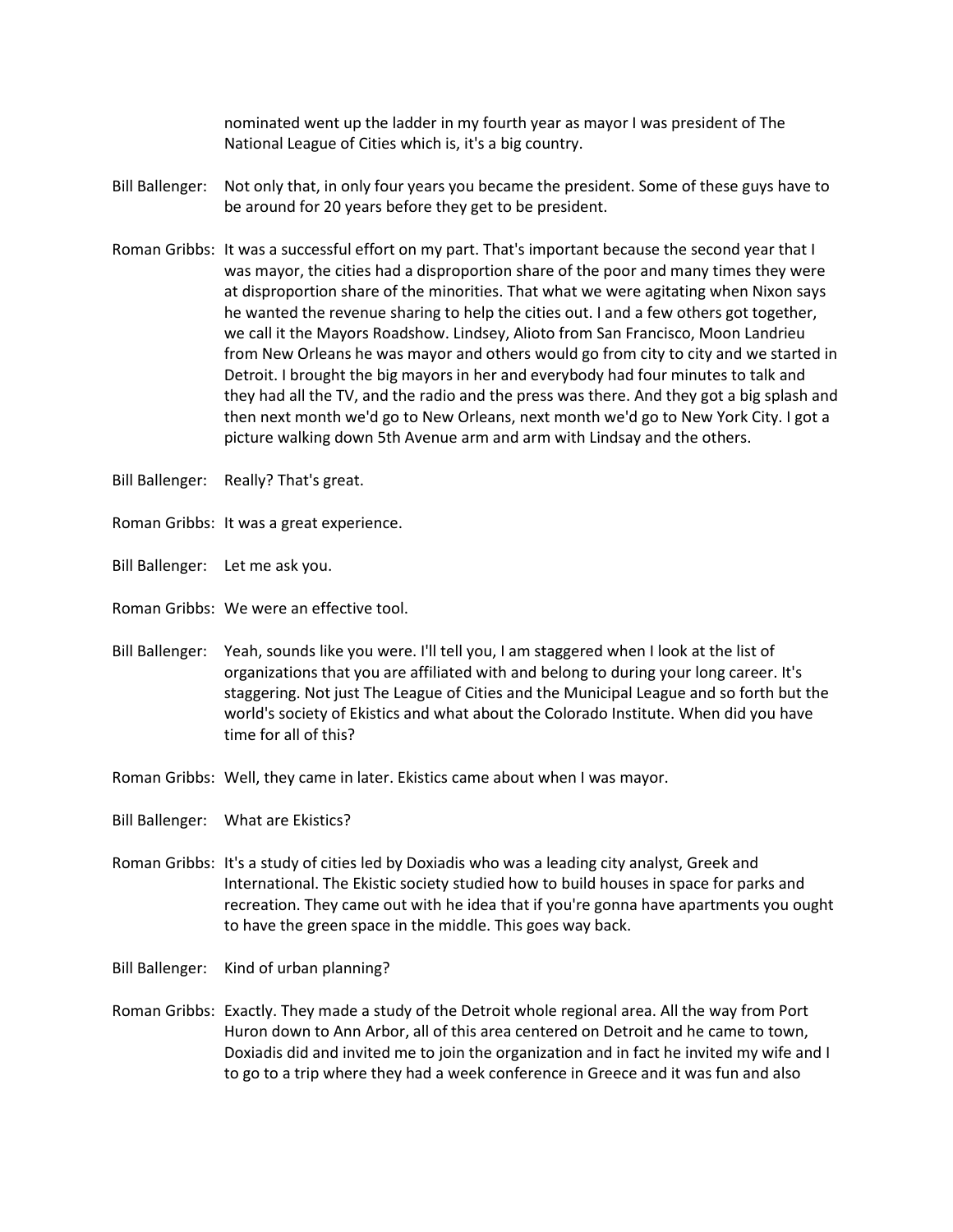educational. I participated, all these planners there from throughout the world were there at that conference so it's very important.

- Bill Ballenger: So Ekistics wasn't just puffery, this is serious stuff.
- Roman Gribbs: No, no.
- Bill Ballenger: Okay. You mentioned going to the White House and talking with Agnew, that would be Vice President Spiro Agnew. My question is, what was your impression of him? He'd been a former governor of Maryland, what did you think of Agnew and did you get along with him well?
- Roman Gribbs: Well Agnew was designated to be the chairman of the Domestic Affairs of some such label by Nixon. He's the one that we're to talk to if we want the administration to do something for the cities. He was the chairman. I would communicate with him regularly and he would, dear Roman I've got some correspondence over the years. We would tell him why we need revenue sharing, we would tell him why we need road money, we would tell him why we need housing money and from congress and so forth. He was to coordinate it all and so I had more frequent visits with him than I did with the President. We had a couple of meetings with the President and when I became an officer then the President of The National League of Cities I sat at the cabinet room with Nixon to my right and George Romney at the end of the table.
- Bill Ballenger: Romney was with HUD. Housing in Urban Development secretary, yeah.
- Roman Gribbs: Exactly. He did help us a lot.
- Bill Ballenger: He did?
- Roman Gribbs: But they also had some problems when they put in houses in Detroit and then economic times went down and their foreclosure process was too laborious, the whole department. By the times they stopped making payments they would tear down windows and all that, they wouldn't seal it, they wouldn't resell it. It went through the sweep. I finally went down to visit with him and I said, you got to put some more people down here to get this process going instead of taking six months you could do it in a month. And he did put in some people here in his office in Detroit. He brought them from Chicago and helped solve the problem to prevent the deterioration of houses that were under foreclosure that were being vacated and then ruined.
- Bill Ballenger: So you're a nonpartisan mayor, you're dealing with a republican administration, your background was democratic party affiliated in the sense that you were elected as a sheriff as a democrat and you had to be a democrat to get elected in Wayne County. Did you feel you had a pretty good relationship though with let's say Nixon, Agnew, Romney, these republicans that you had to deal with?
- Roman Gribbs: I tell you, one of the things that even though they may take a jab at each other here and there but as a matter of fact when running the country or running a city or running a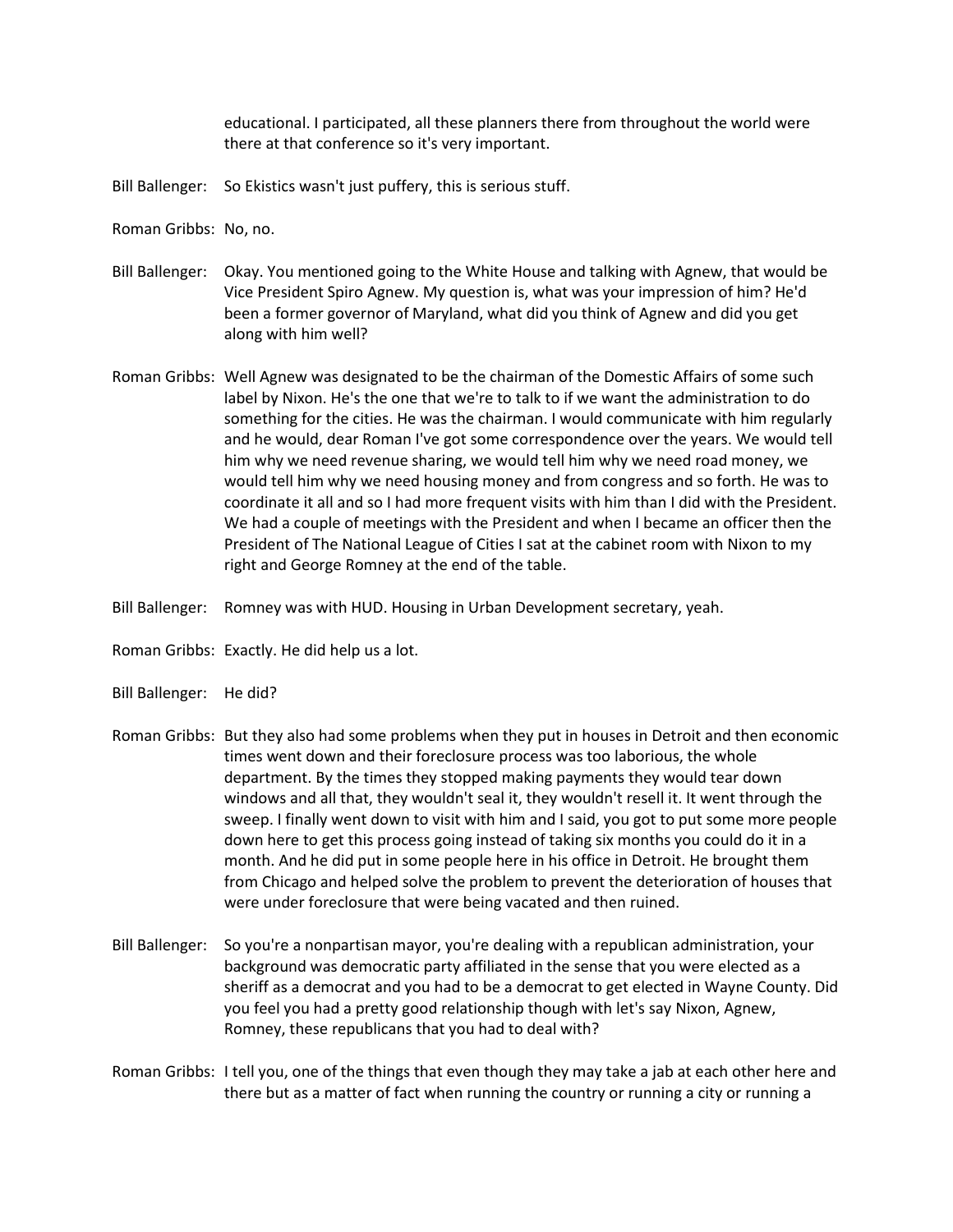state you find them to be fairly level headed and if you approach them in a fair manner and with a hat in hand if needed to be they would accomplish and help you. State wide with Milliken I had a marvelous relationship. I consider him a friend now and I see him from time to time over the years. I was able to work with Spiro, he got into problems of course and then he had to resign. I remember I was there when Nixon signed the bill that called for revenue sharing. He had many of the big city mayors there to witness the signing and we went to Philadelphia. That's where he signed it and head of press conference there. We all met there and I sat next to him as I said when the last year he had one or two meetings with the mayors organizations so the president of the league, that was myself and the president of US conference of mayors on the other side and relevant cabinet members at the various meetings.

- Bill Ballenger: Do you feel that people in positions are responsibility regardless of party affiliation or background got along pretty well when you were mayor and at that time. Do you think from what you have observed recently that, that's still the case? Or do you think maybe there's not quite as much cooperation between people in various positions today as there was before? I'm not trying to put words in your mouth.
- Roman Gribbs: It's hard to read. I think it's there but when you get into the political temple of time there's disagreements as to what to do but once you're there, run the city for four years, run the governors office for four years, you got to work together and you do work together. Most of them, my experience is that they do their job and help if they can.
- Bill Ballenger: Do you think for instance that Kwame Kilpatrick mayor of Detroit right now, gets along as well with George W. Bush and his administration?
- Roman Gribbs: No, no now that's another problem.
- Bill Ballenger: As you did with Nixon?
- Roman Gribbs: In public affairs you've got to be honest. In public affairs you've got to be scrupulous in what you do so that people know that everything that they see is correct and above the lord. God bless him, Kwame young man, when he bought a car and had it shipped to the police department to use by his wife and kids, now that's improper. That happened in the second year or third year. Since then, we're talking about lying under oath, perjury charges, eight charges that's terrible. It's a sad time. We're taping this in 2008 and we're just waiting to see what happens.
- Bill Ballenger: Let me ask you a question about relationship between the executive and legislative branches. There's always tension between let's say the President and Congress, between Governors and Legislatures, between Mayors and what used to be the Detroit Common Council or the Detroit City Council. What was your relationship with the City Council and it's members at that time?
- Roman Gribbs: Very good relations. Remember we had Mel Ravitz who was council president. Another member was Carl Levin who has been our senator for like 20, 24 years. Wierzbicki and Billy Rogell. Billy is a sweet guy, very blunt, very direct.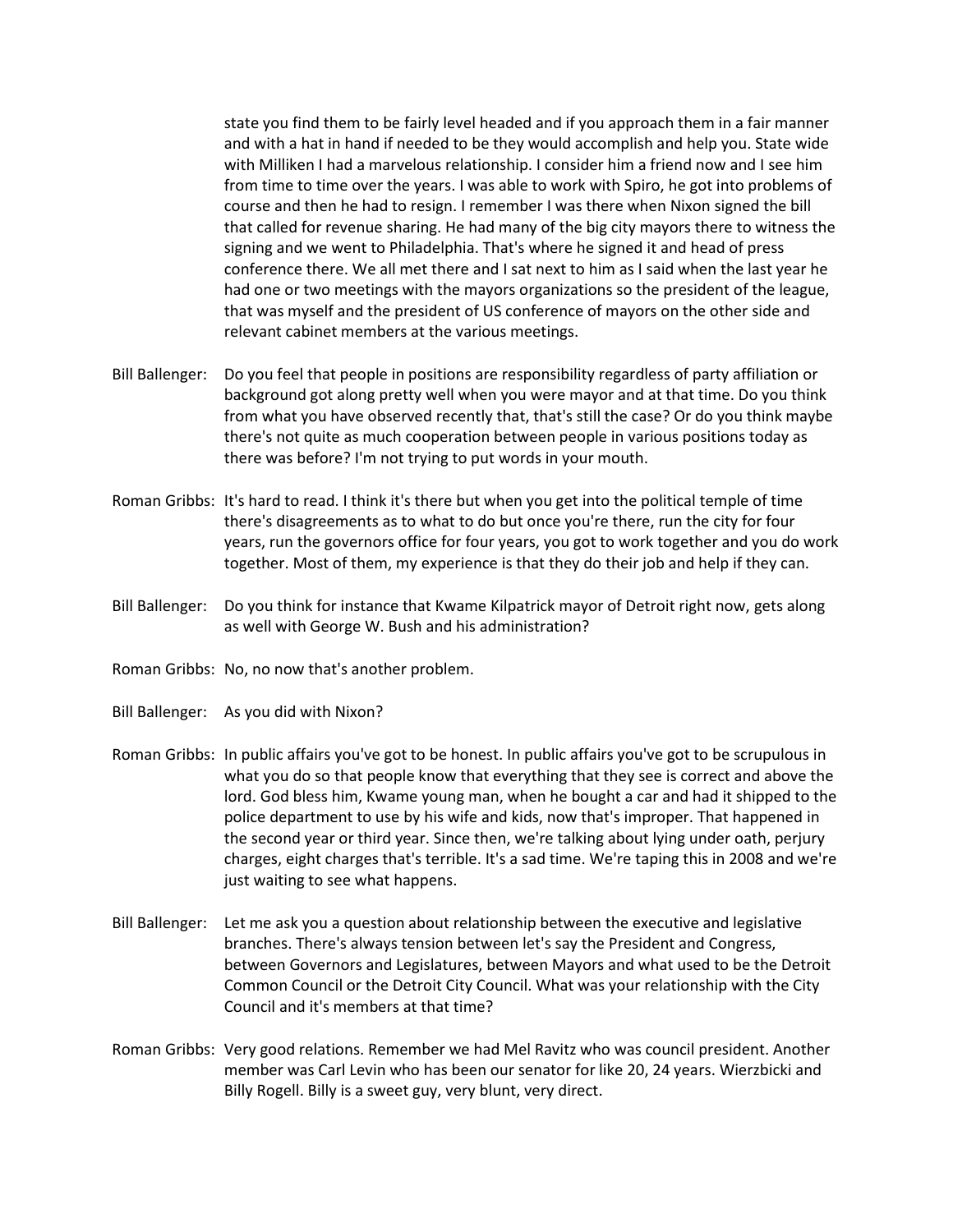Bill Ballenger: The old Detroit Tiger shortstop.

- Roman Gribbs: Sure. He said to me, kid, and I'll never forget this, he was probably 20 or 30 years my senior. He says there's only one thing that I insist on as the horses and that department leave them alone.
- Bill Ballenger: The horses?
- Roman Gribbs: The mounted patrol.
- Bill Ballenger: He wanted the mounted patrols to continue.
- Roman Gribbs: He liked the mounted patrols. That was his favorite.
- Bill Ballenger: He said don't touch the mounted patrols.
- Roman Gribbs: Don't touch them. If you don't touch them you and I will get along. I'll never forget that. I said, okay. And I didn't. Somewhere in about the third year the budget department came in and they were gonna cut them by a couple of horses. I got a call from Billy. I said Billy, relax. I'll correct it.
- Bill Ballenger: That's a classic.
- Roman Gribbs: He was a great guy.
- Bill Ballenger: That's good.
- Roman Gribbs: We had some fine council people and as you have mentioned when I left office, Ravitz who had been president for a long time, decided to run for mayor. He gave up running for that position. Carl Levin ran, he became council president a couple years later he was US Senator and he's been there ever since. Magnificent.
- Bill Ballenger: Was there any, I don't even know if there was an African American. One or two on the council?
- Roman Gribbs: Yeah. Bill Patrick had been there ahead of me. I thought Bill Patrick might run for mayor when I ran but by that time he took a job in New York with the Bell Telephone Company.
- Bill Ballenger: Now, today you've got a completely different situation racially. You've got an African American mayor and you've got an all basically an all black except I think for one African American city council. They don't seem to be getting along too well.
- Roman Gribbs: I'm sorry to say that. It's amazing.
- Bill Ballenger: Coleman Young actually had his problems with the city council and so did Dennis Archer. So what's happened in the last three decades?